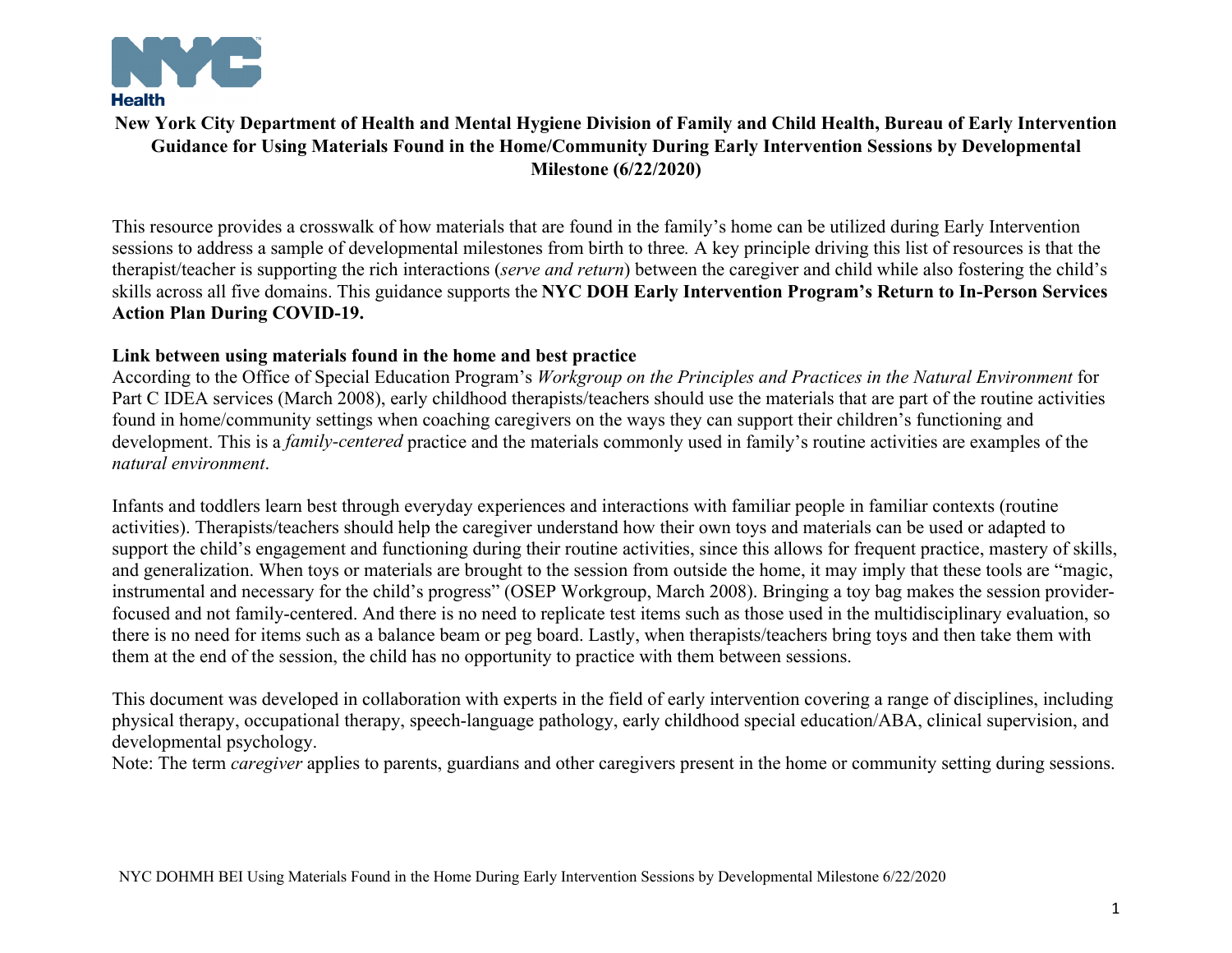

| <b>AGE</b>                    | <b>DEVELOPMENTAL</b><br><b>MILESTONE</b>                                                                                | USING OBJECTS AND MATERIALS FOUND IN THE HOME/COMMUNITY                                                                                                                                                                                                                                                                                                                                                                                                                                                                                                                                                                                                                                                                                                                                                                             |
|-------------------------------|-------------------------------------------------------------------------------------------------------------------------|-------------------------------------------------------------------------------------------------------------------------------------------------------------------------------------------------------------------------------------------------------------------------------------------------------------------------------------------------------------------------------------------------------------------------------------------------------------------------------------------------------------------------------------------------------------------------------------------------------------------------------------------------------------------------------------------------------------------------------------------------------------------------------------------------------------------------------------|
| <b>Three</b><br><b>Months</b> | Turn their head toward<br>bright colors and lights                                                                      | Coach caregiver on how they can use colorful toys that are shiny red or black/white or<br>$\bullet$<br>other objects found in the home. Discuss with caregivers what objects may be safely<br>used.<br>Suggest that caregivers create and cut out paper shapes with geometric designs drawn<br>in with a dark marker or ink.                                                                                                                                                                                                                                                                                                                                                                                                                                                                                                        |
|                               | No longer "cross their<br>eyes" while trying to<br>focus. Move both their<br>eyes in the same<br>direction at one time. | Coach caregiver to move their face to the right and then slowly left. Sometimes,<br>$\bullet$<br>caregiver may softly speak to the child in reassuring tones or in song.<br>Caregiver may also use a rattle or colorful toy that is shiny red or black/white or paper<br>$\bullet$<br>drawn with thick dots, zig zags, geometric shapes in dark marker or ink.<br>Ask caregiver if they have any wrapping paper in the house and see if that can be used<br>$\bullet$<br>once it is cut up into geometric shapes and glued to cardboard from a cereal box or<br>from a delivery box.<br>If there is no rattle available, the caregiver can make one with a cleaned, small plastic<br>jar that's partially filled with dry corn, beans or rice that will make noise when shaken.<br>Caregiver or older sibling can decorate the jar. |
|                               | Recognize bottle or<br>breast by moving arms<br>and legs in excitement or<br>focusing on breast/bottle                  | Right before and during mealtime, coach caregiver on observing the child to see if<br>$\bullet$<br>there is recognition of the bottle or breast. Point out if there is a change in child's<br>behavior – stops crying; makes movements with his/her mouth, eyes are more alert,<br>etc. Suggest to caregiver to gently rub bottle or nipple around child's mouth while<br>making eating sounds.                                                                                                                                                                                                                                                                                                                                                                                                                                     |
|                               | Respond to their mother's<br>voice by moving arms<br>and legs in excitement or<br>focusing on her face                  | Coach caregiver on observing the child to see if there is a change in the child's<br>$\bullet$<br>behavior based on hearing their mother's voice. When the child is upset, does hearing<br>the mother's or father's voice calm them down?<br>Caregiver can sing songs of rhyme, rhythm and repetition. Are there changes in facial<br>$\bullet$<br>expressions, body movements, body posture, does the child's skin tone change, and<br>are there changes in alertness?<br>This is an opportunity to have a rich discussion with caregivers about the different<br>$\bullet$<br>responses the child can show to communicate how they feel.                                                                                                                                                                                          |
|                               | Make cooing sounds                                                                                                      | Coach caregiver to listen for child to coo and to coo back to the child in response. This<br>$\bullet$<br>is an example of "serve and return" and vocal play.<br>Ensure that the caregiver is imitating all sounds that emanate from the child.<br>$\bullet$                                                                                                                                                                                                                                                                                                                                                                                                                                                                                                                                                                        |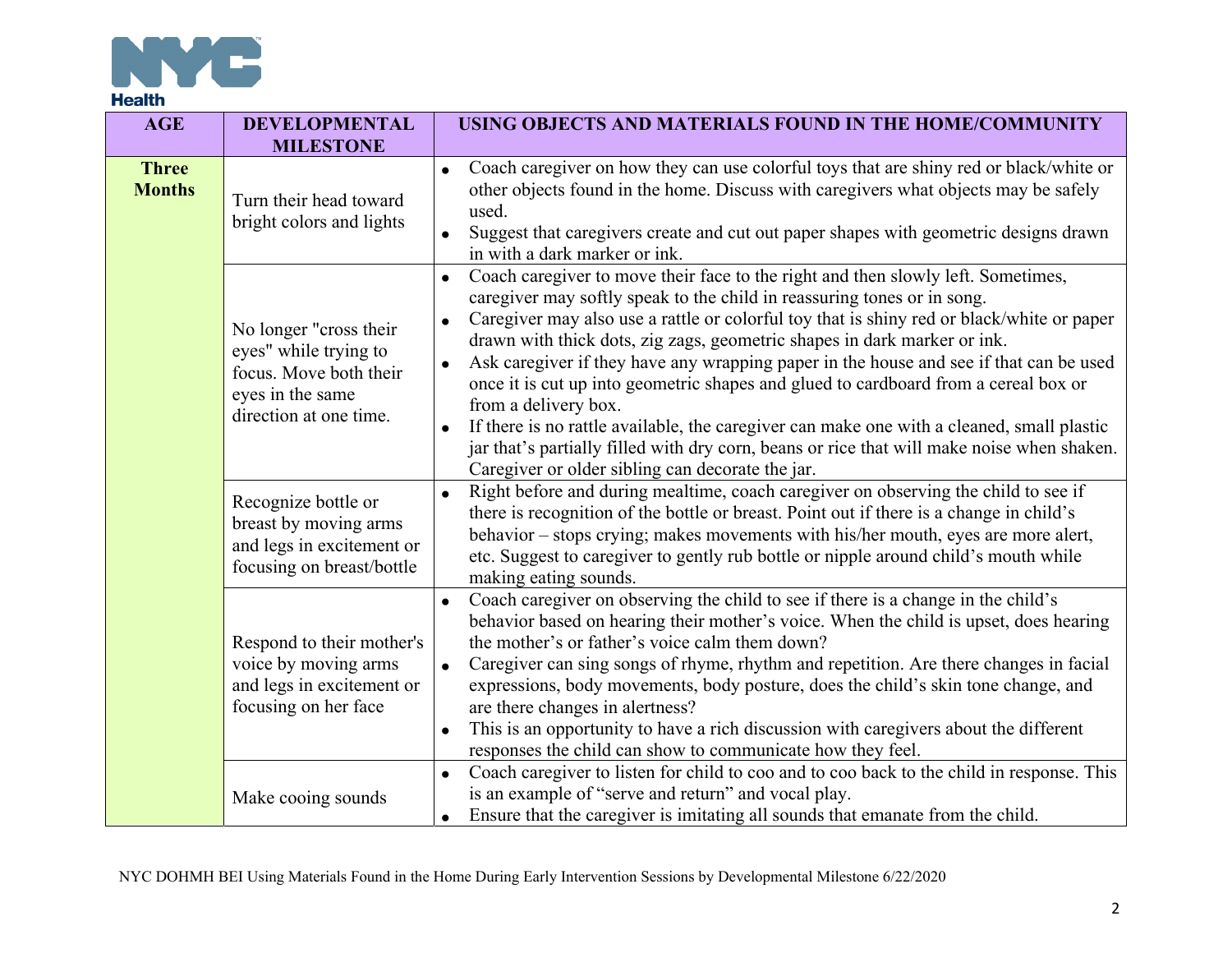

| <b>AGE</b> | <b>DEVELOPMENTAL</b><br><b>MILESTONE</b>                                                            | USING OBJECTS AND MATERIALS FOUND IN THE HOME/COMMUNITY                                                                                                                                                                                                                                                                                                                                                                                                                                                                                                                                                                                                                                           |
|------------|-----------------------------------------------------------------------------------------------------|---------------------------------------------------------------------------------------------------------------------------------------------------------------------------------------------------------------------------------------------------------------------------------------------------------------------------------------------------------------------------------------------------------------------------------------------------------------------------------------------------------------------------------------------------------------------------------------------------------------------------------------------------------------------------------------------------|
|            |                                                                                                     | Coach caregiver to sit in front of the child, face-to-face, and create the<br>OOOOOHHHH sound with rounded lips, and other soft sounds with expressive faces.<br>Coach caregiver to smile at the child to demonstrate joy. Suggest to caregiver to coo<br>during their intimate engagement. This reinforces attachment and bonding between the<br>child and caregiver.                                                                                                                                                                                                                                                                                                                            |
|            | Bring their hands<br>together; use hands and<br>mouth for sensory<br>exploration of objects         | Coach caregiver to use hand-over-hand to help the infant bring hands to mouth before<br>$\bullet$<br>feeding, when hungry, or for self-soothing.<br>Coach caregiver to bring the child's hands to their mouth and together by their chest,<br>kisses to hands and feet.<br>Caregiver can massage or wash child and put hands together to rub them gently during<br>$\bullet$<br>bathing times and diaper change times.<br>Coach caregiver to put a soft small ball (or rolled up child socks) in one hand and then<br>$\bullet$<br>the other hand so that the child grasps it. Clap gently, then bring their hands together<br>in a clap, while singing any song that the family typically sings. |
|            | Wiggle and kick with<br>arms and legs; wave arms<br>and kick legs<br>independently of each<br>other | Coach caregiver to move the child's arms and legs while they perform self-care<br>$\bullet$<br>routines, for example, when they bathe, diaper or dress them<br>During diaper changes, coach caregiver on how to use the wipes or washcloth to touch<br>$\bullet$<br>arms and legs while moving them. Explain to caregiver how cool temperatures wake<br>muscles.<br>Determine with caregiver what the child likes to look at -- mirrors, lights, colorful<br>objects, or their own toys. Present these to the child, and watch the child get excited<br>and express interest. Child engagement aids practice.                                                                                     |
|            | Lift their head to clear<br>for breathing while lying<br>on their stomach                           | Coach caregiver on how to place the child on caregiver's chest or lap, and to use<br>$\bullet$<br>talking and singing sounds to get them to raise head. The therapist/teacher then<br>coaches caregiver on how to provide gentle touch or tapping on lower neck and how<br>to support the child's trunk for the neck to move alone.<br>Coach caregiver while the infant is lying on their stomach, to present a preferred toy in<br>their visual field -- first at ground level, then a little higher, then a little higher. As<br>they raise their head and stabilize themselves, coach caregiver to give child positive<br>feedback.                                                            |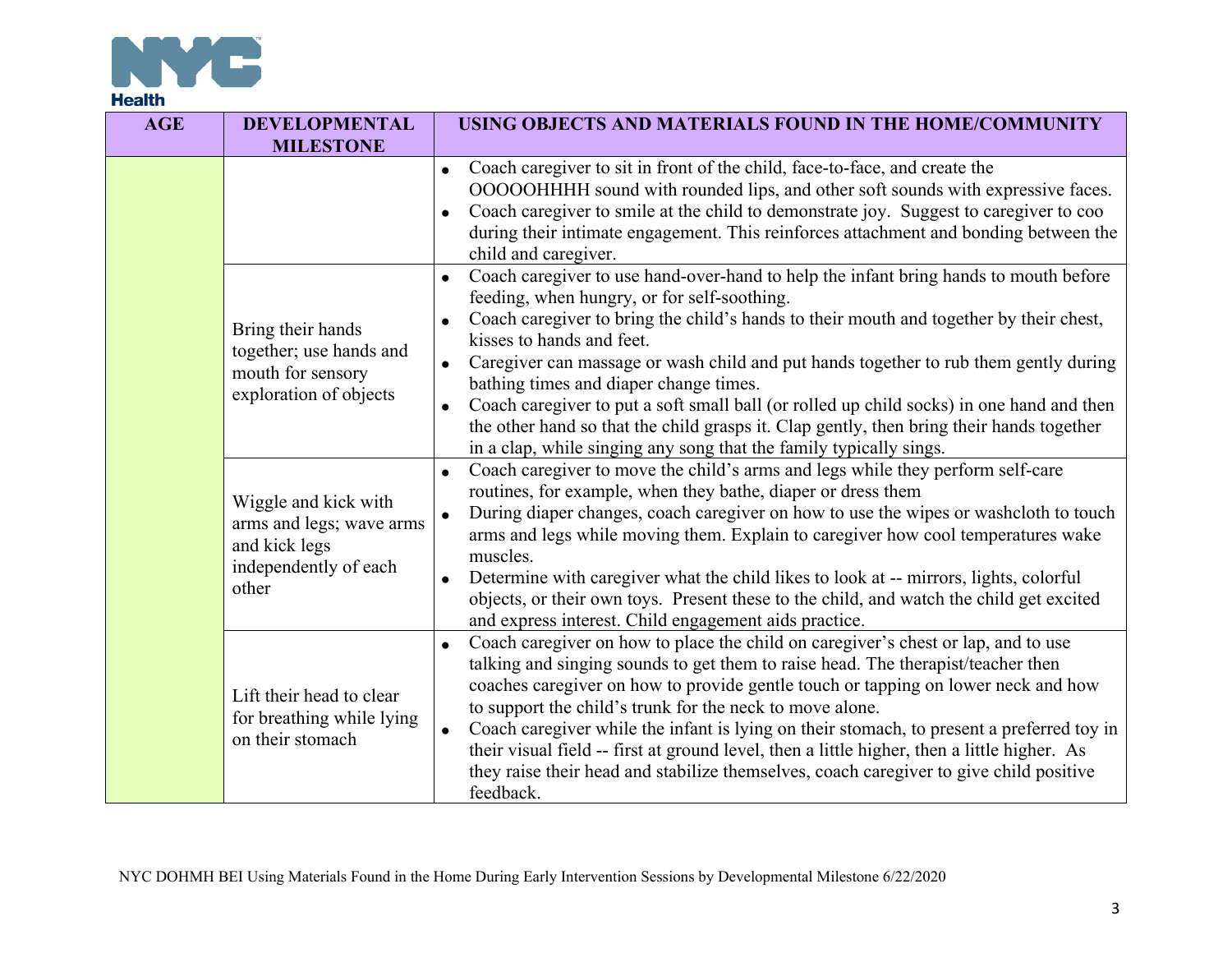

| <b>AGE</b>                  | <b>DEVELOPMENTAL</b><br><b>MILESTONE</b>  | USING OBJECTS AND MATERIALS FOUND IN THE HOME/COMMUNITY                                                                                                                                                                                                                                                                                                                                                                                                                                                                                                                                                                                                                                                                                                                                                                                                                                                                                                                                                                                                                                                                                          |
|-----------------------------|-------------------------------------------|--------------------------------------------------------------------------------------------------------------------------------------------------------------------------------------------------------------------------------------------------------------------------------------------------------------------------------------------------------------------------------------------------------------------------------------------------------------------------------------------------------------------------------------------------------------------------------------------------------------------------------------------------------------------------------------------------------------------------------------------------------------------------------------------------------------------------------------------------------------------------------------------------------------------------------------------------------------------------------------------------------------------------------------------------------------------------------------------------------------------------------------------------|
|                             | Smile                                     | Determine with caregiver what excites the child most (familiar people, pets, sounds).<br>$\bullet$<br>Introduce those people, pets, sounds, lights, toys, colors, etc., and when the child<br>communicates excitement through body movement, caregiver mirrors that joy with<br>smiles and attending to the child.<br>Ask caregiver what back-and-forth games they enjoy playing with the child. That<br>game is used to coach the caregiver in eliciting a reciprocal smile. Caregiver can hold<br>child at different distances from their face so as to determine the distance the child can<br>best see them. Therapist/teacher discusses with caregivers how this can also generalize<br>across different routine activities.                                                                                                                                                                                                                                                                                                                                                                                                                |
| <b>Six</b><br><b>Months</b> | Follow moving objects<br>with their eyes  | Coach caregiver in supporting visual tracking during activities such as eating (e.g.,<br>tracking bottle or food passed around the table), dressing and diaper changes (e.g.,<br>tracking clothes and diaper), and when caregiver leaves and comes home (e.g.,<br>tracking caregiver when they say "bye-bye" and when they open the door upon<br>returning).<br>Coach caregiver to hold objects (anything from the television remote to a wooden<br>$\bullet$<br>spoon) and move it in different directions in front of child for them to follow. Babies<br>like to look at themselves, so caregivers can hold up a small mirror and move it in<br>different directions for child to follow if the caregivers are alright with using the<br>mirror.<br>Coach caregiver or family member to also move their face from side to side. The<br>family can share a ball and throw it back and forth or bounce the ball. Blow bubbles<br>and point to direction of bubbles. Keep bubble on wand and let child try to burst it.<br>During all of these activities, coach the family on observing the child's eye<br>movements, attention, and responses. |
|                             | Turn toward the source<br>of normal sound | Identify with caregiver potential times that specific sounds might be heard, such as<br>when the family dog barks or comes into the room or when the doorbell rings.<br>Coach caregiver to play peek-a-boo games, to call child's name from different sides,<br>$\bullet$<br>even from behind child to see if they turn to find caregiver. Therapist/teacher coaches<br>the caregivers to look for child's reflexive response to the sound, such as startling or<br>stopping body or facial movements; and create joint attention opportunities by looking<br>and pointing in the direction of the sound.                                                                                                                                                                                                                                                                                                                                                                                                                                                                                                                                        |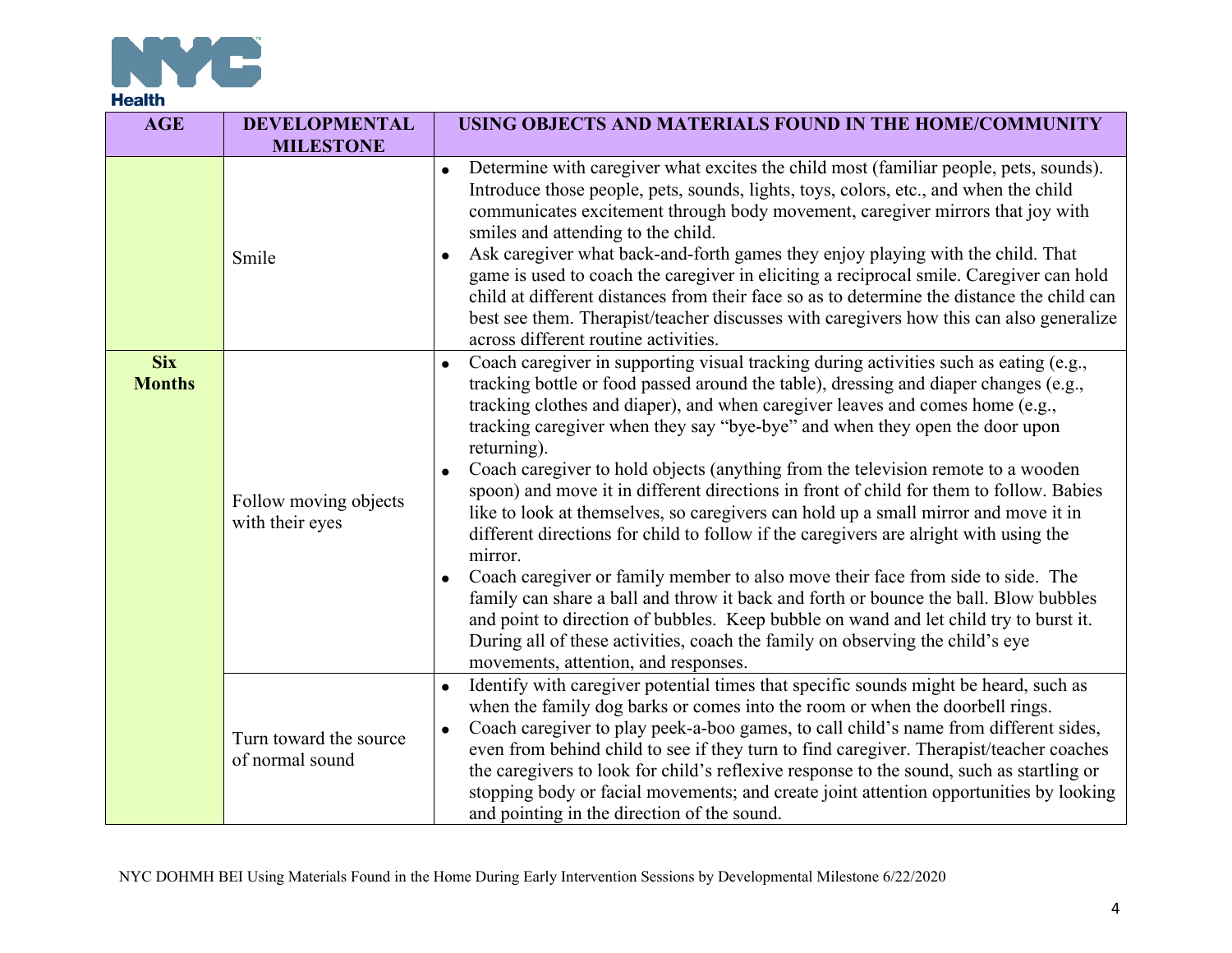

| <b>AGE</b> | <b>DEVELOPMENTAL</b><br><b>MILESTONE</b>  | USING OBJECTS AND MATERIALS FOUND IN THE HOME/COMMUNITY                                                                                                                                                                                                                                                                                                                                                                                                                                                                                                                                                                                                                                                                                                                                                                                                                                                                                                                                                                                                                                                                                                                                                                                                                                                                                                                                                                                                                                          |
|------------|-------------------------------------------|--------------------------------------------------------------------------------------------------------------------------------------------------------------------------------------------------------------------------------------------------------------------------------------------------------------------------------------------------------------------------------------------------------------------------------------------------------------------------------------------------------------------------------------------------------------------------------------------------------------------------------------------------------------------------------------------------------------------------------------------------------------------------------------------------------------------------------------------------------------------------------------------------------------------------------------------------------------------------------------------------------------------------------------------------------------------------------------------------------------------------------------------------------------------------------------------------------------------------------------------------------------------------------------------------------------------------------------------------------------------------------------------------------------------------------------------------------------------------------------------------|
|            | Reach for objects and<br>pick them up     | • Coach caregiver how to rub the top of child's hand to help it open, place one of their<br>fingers in their hand for the child to grasp, and then move it gently and say "you got<br>$it$ ".<br>Coach caregiver to tune into what child is looking at and, if possible, position the<br>object so they can reach for it such as a favorite food or toy. Therapist/teacher coaches<br>the caregiver to determine an appropriate time to wait for child to do it themself, then<br>use physical prompt to move child's arm towards the object, and provide child with<br>the object no matter if he actually reaches.<br>Consider pairing this milestone with the tracking milestone to encourage reaching for<br>$\bullet$<br>objects/people the child is visually tracking.<br>Coach caregiver to hold objects facing the child for them to reach in front of them and<br>then to either side. Babies love anything caregivers are holding - from the remote<br>control to a small plastic container or water bottle. They can even put smaller objects<br>inside a container that is closed tightly for child to shake.<br>As the child starts to sit propped up, place items at first within their reach, then as they<br>hold themselves up more, move them further to either side.<br>If this is appropriate for the family and child, feeding is a great opportunity for<br>reaching for foods of different sizes, shapes and textures and of course, for bringing<br>them to their mouth. |
|            | Switch toys from one<br>hand to the other | Coach caregiver to help child reach for and grab the child's socks and then give them<br>to caregiver when getting dressed.<br>Explore with caregiver play and bath toys, and identify together which are easiest<br>(e.g., light weight, fits her hand) for the child to grasp; discuss with family why these<br>are the best for child at this time, and the ways to naturally integrate multiple<br>opportunities to grasp and release across play, bath times, and meal times.                                                                                                                                                                                                                                                                                                                                                                                                                                                                                                                                                                                                                                                                                                                                                                                                                                                                                                                                                                                                               |
|            | Play with their toes                      | Coach caregiver during diapering, playing, and dressing, to encourage child to lift her<br>$\bullet$<br>feet, including gently touching child by the bottom of her thighs and how to gently lift<br>them.<br>When dressing, coach caregiver to put colorful socks on the child's toes when getting<br>dressed to encourage child to reach for their feet.                                                                                                                                                                                                                                                                                                                                                                                                                                                                                                                                                                                                                                                                                                                                                                                                                                                                                                                                                                                                                                                                                                                                        |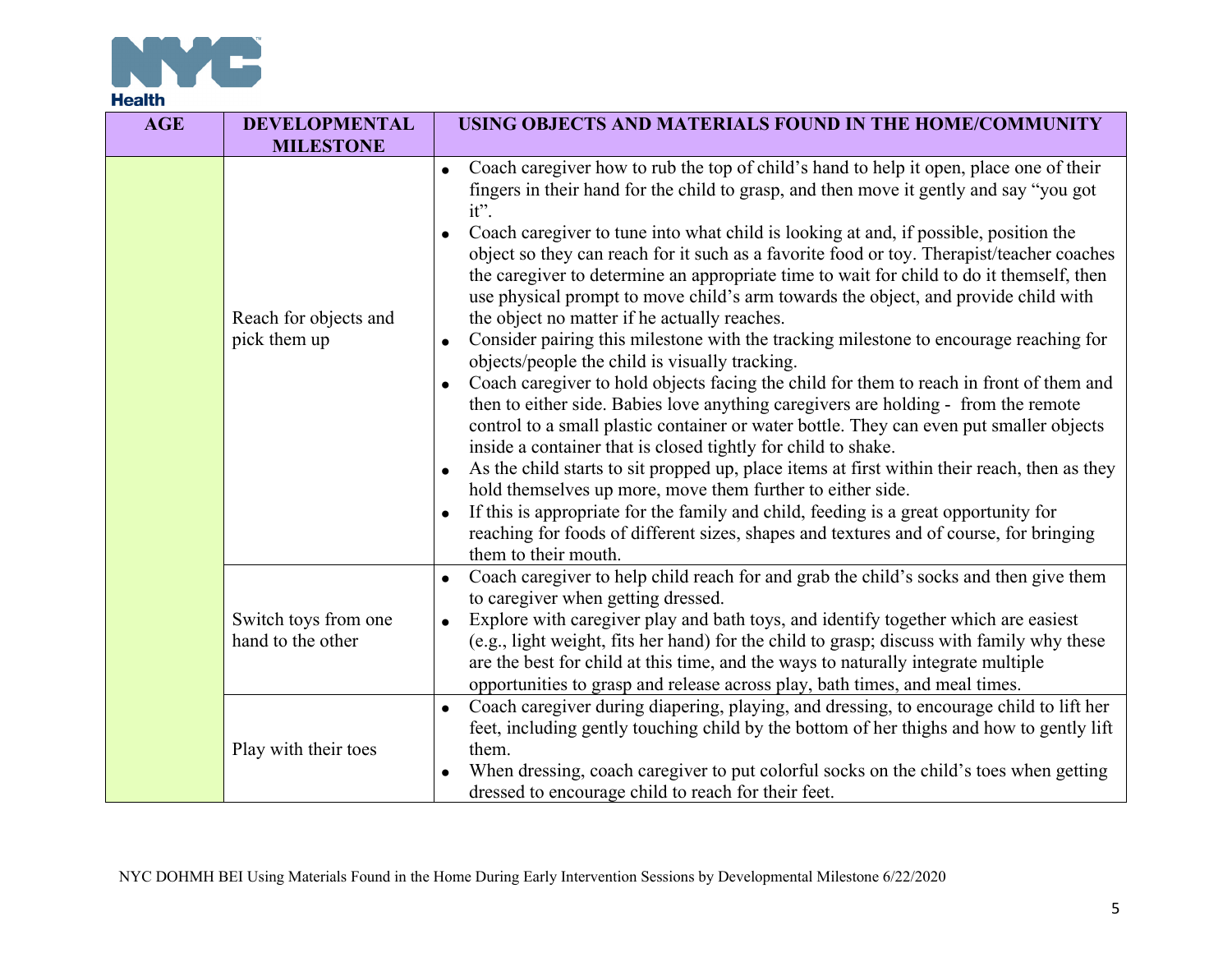

| <b>AGE</b> | <b>DEVELOPMENTAL</b><br><b>MILESTONE</b> | USING OBJECTS AND MATERIALS FOUND IN THE HOME/COMMUNITY                                                                                                                                                                                                                                                                                                                                                                                                                                                                                                                                                                                                                                                 |
|------------|------------------------------------------|---------------------------------------------------------------------------------------------------------------------------------------------------------------------------------------------------------------------------------------------------------------------------------------------------------------------------------------------------------------------------------------------------------------------------------------------------------------------------------------------------------------------------------------------------------------------------------------------------------------------------------------------------------------------------------------------------------|
|            |                                          | Coach caregiver to tickle and kiss the baby's toes, cover them with a cloth, clap their<br>$\bullet$<br>feet together, play the little piggy game or any other game the caregiver prefers - help<br>make this playful.                                                                                                                                                                                                                                                                                                                                                                                                                                                                                  |
|            | Help hold the bottle<br>during feeding   | Coach caregiver in learning the best positions for child to use two hands, and<br>$\bullet$<br>identifies objects that child can hold with two hands during different routine activities<br>(e.g., holding their bottle (3 oz.) while eating or the small tube of diaper ointment or a<br>toy during diaper changing.).<br>When this is a very new skill for the child, the caregiver can hold their hands over the<br>child's hands to maintain hold of the item and then take their hands away when they<br>feel the child can do it.                                                                                                                                                                 |
|            | Recognize familiar faces                 | Coach caregiver to look for reactions that show child is asking for attention, and<br>discusses the importance of responding to child's communicative intents such as<br>"serve and return" interactions between caregivers and their children. This supports<br>brain development and helps lay the foundation for future learning and development.<br>Coach caregiver to name family members when they see them in person or in photos<br>so they connect the faces to the person. The same is true when looking at books or<br>watching television shows and recognizing their favorite characters such as Elmo.<br>This combines cognitive and communication skills and make the interactions rich. |
|            | Imitate speech sounds                    | Coach caregiver to imitate any of the child's spontaneous utterances and, at other<br>$\bullet$<br>times, initiate back and forth utterances using the same sounds the child already makes<br>(this is another example of a serve and return interaction).<br>Encourage caregiver to talk to the child about what they are doing (e.g., "I'm rolling a<br>sock.") and vocalize early sounds such as vowels and consonants (ex. $/p/$ , /m/, /d/,<br>$/b/$ ).<br>Encourage caregiver to pause to give the child a chance to try to respond. If the child<br>vocalizes back, imitate the child's sounds.<br>Coach caregiver to immerse the child in bilabial sounds.<br>$\bullet$                         |
|            | Roll over                                | Coach caregiver to put child sometimes on their belly and other times on their back for<br>$\bullet$<br>play time, and get down on the floor with them and lie down on the side and coach<br>them to roll toward them.                                                                                                                                                                                                                                                                                                                                                                                                                                                                                  |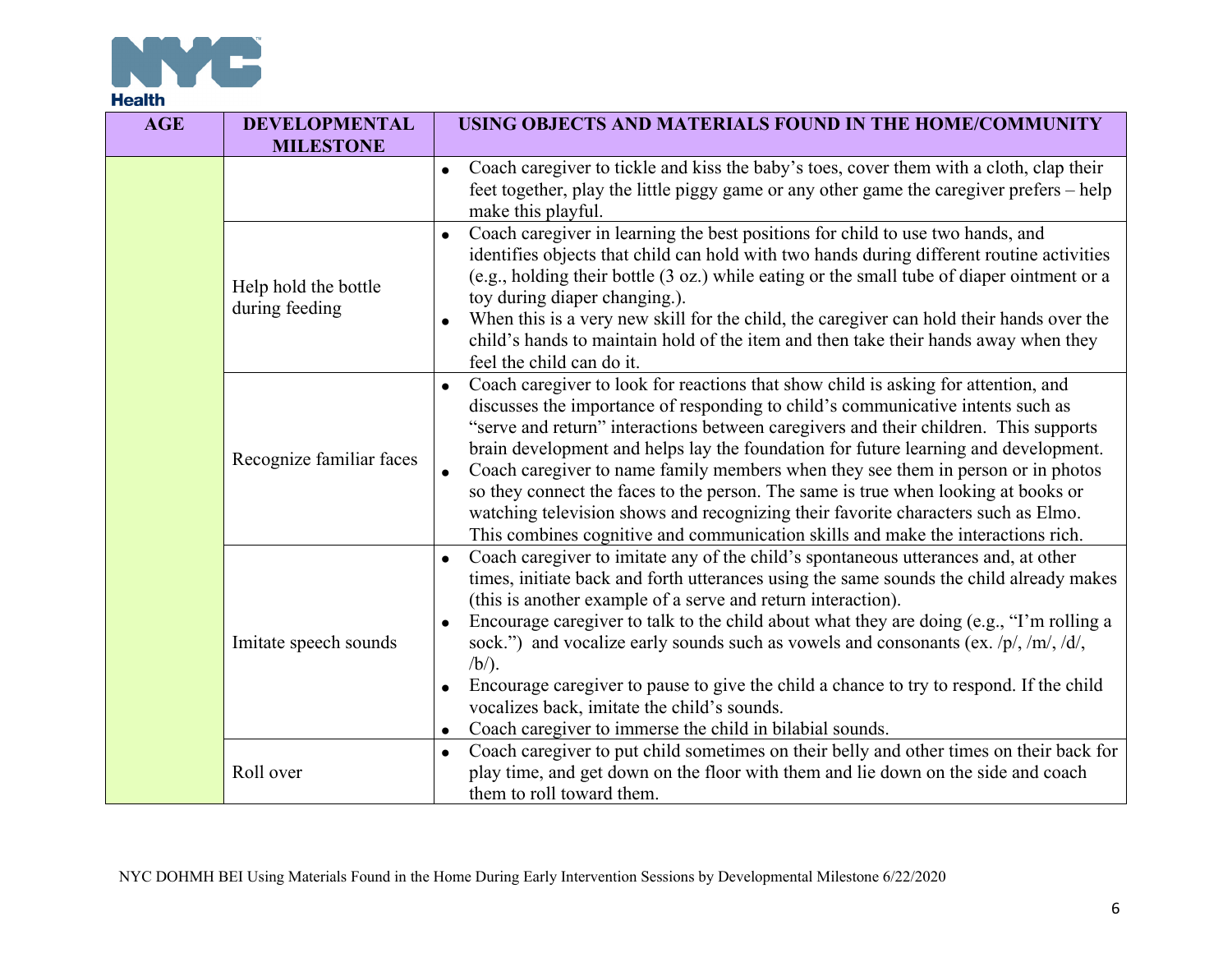

| <b>AGE</b> | <b>DEVELOPMENTAL</b><br><b>MILESTONE</b> | USING OBJECTS AND MATERIALS FOUND IN THE HOME/COMMUNITY                                                                                                                                                                                                                                                                                                                                                                                                                                                                                                                                                                                                                                                          |
|------------|------------------------------------------|------------------------------------------------------------------------------------------------------------------------------------------------------------------------------------------------------------------------------------------------------------------------------------------------------------------------------------------------------------------------------------------------------------------------------------------------------------------------------------------------------------------------------------------------------------------------------------------------------------------------------------------------------------------------------------------------------------------|
|            |                                          | Coach caregiver to roll the child over gently. Create the movements for the child.<br>$\bullet$<br>Provide a motivating toy or bottle or food item in their line of sight to help the child<br>get there and roll their body.                                                                                                                                                                                                                                                                                                                                                                                                                                                                                    |
| 12 Months  | Get to a sitting position                | With the child sitting in a supported position, coach caregiver to put toys further away,<br>$\bullet$<br>so when child reaches out for her favorite toys, she ends up on all fours. Caregiver<br>learns how to safely make child put weight on knees while playing on the caregiver's<br>lap.<br>Coach caregiver to place them on their tummies so they have experience strengthening<br>$\bullet$<br>their arms to push up, and encourage them to roll over and push up. Give them<br>opportunities to strengthen their core muscles like walking while holding onto<br>furniture.<br>Coach caregiver to place child in the corner of the couch and see how they do for short<br>$\bullet$<br>periods of time. |
|            | Pull to a standing<br>position           | Coach caregiver to assist the child using their hand for child to hold to pull themselves<br>up to a standing position or by using the furniture available in the home.<br>Coach caregiver to use toys that the child prefers to motivate/encourage the child to<br>move to a standing position by positioning the toy at a certain level. This can be used<br>during dressing and play routines.                                                                                                                                                                                                                                                                                                                |
|            | Stand briefly without<br>support         | Caregiver can assist child to stand and gently release the child so that they can stand<br>$\bullet$<br>briefly without support. Coach caregiver to use a fun game or song they like to do at<br>the same time and discuss with them the use of positive reinforcement. Guide<br>caregiver verbally about how long to let the child stand briefly, about how to support<br>the child with their hands, etc. during diaper changes, dressing, and bathing routines.                                                                                                                                                                                                                                               |
|            | Crawl                                    | Discuss with caregiver the multiple forms of moving that precede walking. Answering<br>$\bullet$<br>caregiver questions and providing information is part of coaching.<br>Coach caregiver to find opportunities to help child try to crawl/move instead of<br>$\bullet$<br>carrying her.<br>When child usually gets dressed, coach caregiver to show child her socks or a favorite<br>$\bullet$<br>toy and place them slightly out of reach, and wait for the child to try to move toward<br>the object.                                                                                                                                                                                                         |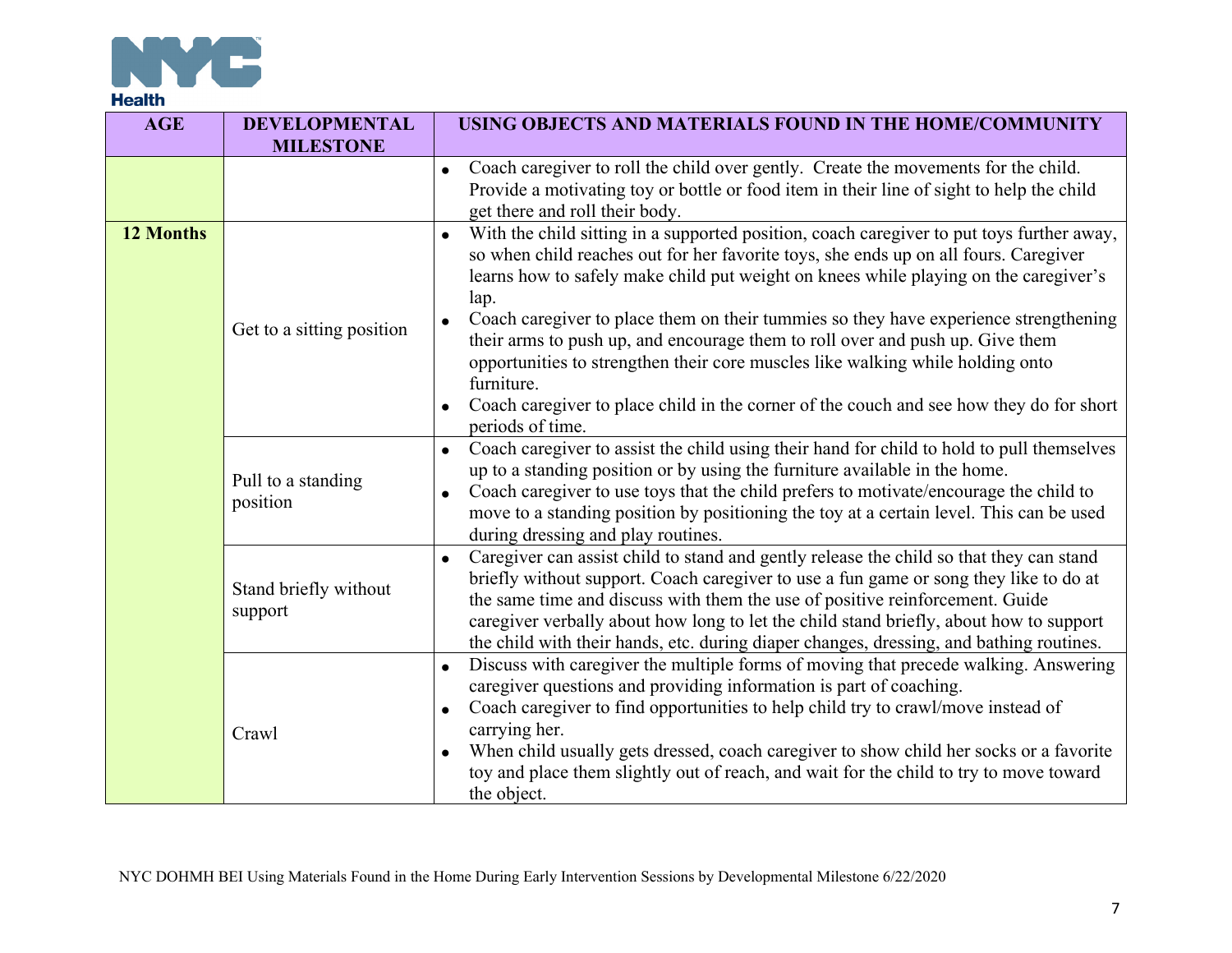

| <b>AGE</b>                                                                                                                                                                                                                                                                                                                                                                                                  | <b>DEVELOPMENTAL</b><br><b>MILESTONE</b>                                                                                                                                                                                                                                                                                                                                                                                                           | USING OBJECTS AND MATERIALS FOUND IN THE HOME/COMMUNITY                                                                                                                                                                                                                                                                                                                                                                                                                                                                                                                                                                                                                                                                                                                                                              |
|-------------------------------------------------------------------------------------------------------------------------------------------------------------------------------------------------------------------------------------------------------------------------------------------------------------------------------------------------------------------------------------------------------------|----------------------------------------------------------------------------------------------------------------------------------------------------------------------------------------------------------------------------------------------------------------------------------------------------------------------------------------------------------------------------------------------------------------------------------------------------|----------------------------------------------------------------------------------------------------------------------------------------------------------------------------------------------------------------------------------------------------------------------------------------------------------------------------------------------------------------------------------------------------------------------------------------------------------------------------------------------------------------------------------------------------------------------------------------------------------------------------------------------------------------------------------------------------------------------------------------------------------------------------------------------------------------------|
|                                                                                                                                                                                                                                                                                                                                                                                                             |                                                                                                                                                                                                                                                                                                                                                                                                                                                    | Coach caregiver, upon returning home, to greet child from a few feet away, on her<br>$\bullet$<br>level, to encourage child to move to greet her.<br>As the child's crawling skills evolve, the caregiver can sit across from the child a little<br>further away to encourage child to crawl to them or make a game of it by having an<br>older sibling join in a short "race". Coach caregiver on using verbal prompts to<br>prepare the child to use a particular skill. For example, use "Go" before the race as a<br>metaphor/example of verbal prompts that may be used to support the child during<br>routines, especially for transition times.                                                                                                                                                               |
|                                                                                                                                                                                                                                                                                                                                                                                                             | Imitate adults using a cup<br>or telephone                                                                                                                                                                                                                                                                                                                                                                                                         | Initiate a discussion with the caregiver about different items that are found in the home<br>that can be used to build imitation skills based on the family's culture. For example,<br>pots and pans to drum using spatulas or wooden spoons; using a rag or a sponge to<br>pretend to clean surface areas; and pretend to feed their stuffed animals, caregiver,<br>older siblings, or dolls. If there are older children that live with the family, do they<br>notice the child imitating them as well, when they are speaking on the phone, for<br>example. Invite them to describe what the child does when they are imitating them and<br>how the caregiver and older siblings can reinforce them.<br>Have other young children model using a cup. Have bananas available and model<br>pretending it's a phone. |
| $\bullet$<br>Play peek-a-boo and<br>specific to the family's culture.<br>patty cake or other social<br>$\bullet$<br>and interactive games<br>$\bullet$<br>with the family<br>joyous smiles to increase attending.<br>$\bullet$<br>can teach their child to do this if this is a priority for them.<br>Wave bye-bye or hello<br>$\bullet$<br>walk in the neighborhood, model waving or saying "hi" or "bye." | Discuss with caregiver what are the social, interactive games they usually play with<br>their child or the games they used when they were growing up. These games may be<br>Ask older siblings if there are any songs that they like to sing and that the child enjoys.<br>Make a list of songs with the caregiver that all family members can sing to the child<br>and have them use hand gestures, clapping, tapping, dancing, and snapping with |                                                                                                                                                                                                                                                                                                                                                                                                                                                                                                                                                                                                                                                                                                                                                                                                                      |
|                                                                                                                                                                                                                                                                                                                                                                                                             |                                                                                                                                                                                                                                                                                                                                                                                                                                                    | This can be incorporated as a regular routine for when people come and go depending<br>on the family's style or culture (not all cultures do this). Coach caregivers on how they<br>Coach the family that, when people come in or leave the house, they wave or say "hi<br>or bye" or what it is customary to do or say in their culture/language. When taking a                                                                                                                                                                                                                                                                                                                                                                                                                                                     |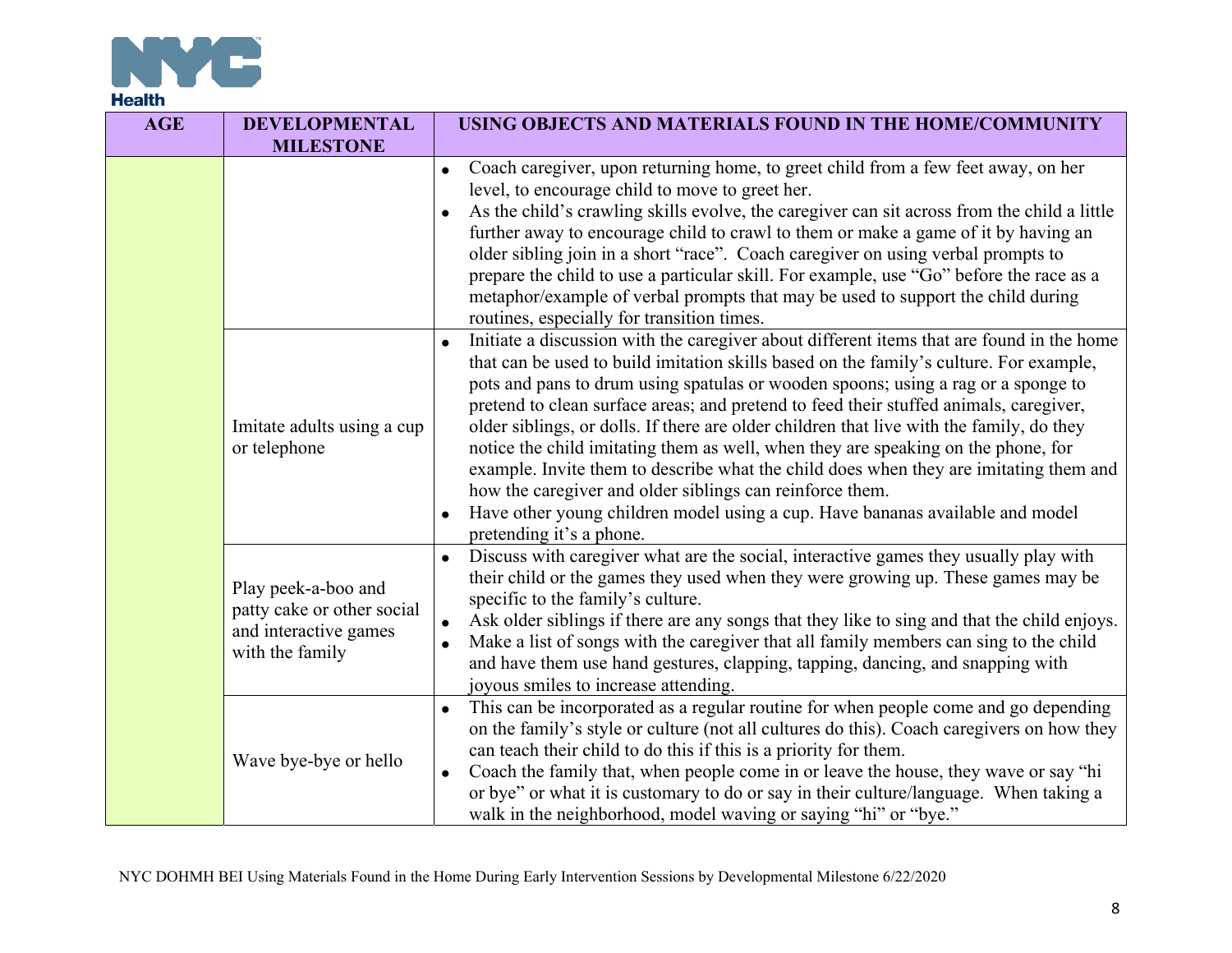

| <b>AGE</b>       | <b>DEVELOPMENTAL</b><br><b>MILESTONE</b> | USING OBJECTS AND MATERIALS FOUND IN THE HOME/COMMUNITY                                                                                                                                                                                                                                                                                                                                                                                                                                                                                                                                                                                                                                                                                                                                                                                                                                                                                                                        |
|------------------|------------------------------------------|--------------------------------------------------------------------------------------------------------------------------------------------------------------------------------------------------------------------------------------------------------------------------------------------------------------------------------------------------------------------------------------------------------------------------------------------------------------------------------------------------------------------------------------------------------------------------------------------------------------------------------------------------------------------------------------------------------------------------------------------------------------------------------------------------------------------------------------------------------------------------------------------------------------------------------------------------------------------------------|
|                  | Put objects in a container               | Coach caregiver about using cups or bowls to place any dry snacks the child likes to<br>eat (e.g., Gold Fish, Rice Chex, Cheerios, Puffs). Problem solve with the caregiver<br>about what they have available in the home.<br>Recommend placing objects like small toys or objects into a box, bin, an empty diaper<br>wipes container during clean-up routines or placing clothes into a laundry basket<br>before bathing times. Can also introduce counting or naming of objects or colors at the<br>same time.<br>Coach and reinforce caregivers in being verbally descriptive during routines when<br>$\bullet$<br>building language skills is a priority for them and they are comfortable doing this. For<br>example, while the child is putting objects into the container, caregivers can say or<br>sing, "In, in, in, we are putting the XX in."                                                                                                                      |
|                  | Say at least one word                    | Discuss with caregiver, during the routine activity, what words are relevant to that<br>child and family. The words being taught by the caregiver should be functionally and<br>developmentally appropriate for the child and what the caregiver feels is the most<br>important to communicate.<br>Coach caregiver on the opportunities to practice these words during their everyday<br>routines such as meal times, bathing times, transition times, and sleep times.<br>Encourage caregivers to use verbal descriptions during their daily routine activities<br>and to support imitation from the child whenever it occurs.<br>Help the caregiver pick out the words during routine activities that may be easiest to<br>say. When eating, "yum, yum;" when washing, "wash, wash, wash" (emphasis on<br>WAH); when changing diapers "pee pee" and "poo poo," or the terms in the language<br>the family uses. Recommend to family that everyone should use the same words. |
|                  | Make "ma-ma" or "da-<br>da" sounds       | During interactions with the child, coach the caregiver on using consonant-vowel<br>$\bullet$<br>combinations that they commonly used in their family such as "ma-ma" for the<br>mother, "da-da" or "pa-pa" for the father, or "ba-ba" for the bottle or breast.<br>Discuss with caregivers the common words or names used by the family in their<br>$\bullet$<br>culture.                                                                                                                                                                                                                                                                                                                                                                                                                                                                                                                                                                                                     |
| <b>18 Months</b> | Like to push and pull<br>objects         | Identify with caregiver what objects, such as laundry baskets (with or without light<br>$\bullet$<br>items inside), can be used to either push or pull. Another option is to place the laundry<br>basket upside down and encourage the child to push it towards the caregiver; the same                                                                                                                                                                                                                                                                                                                                                                                                                                                                                                                                                                                                                                                                                        |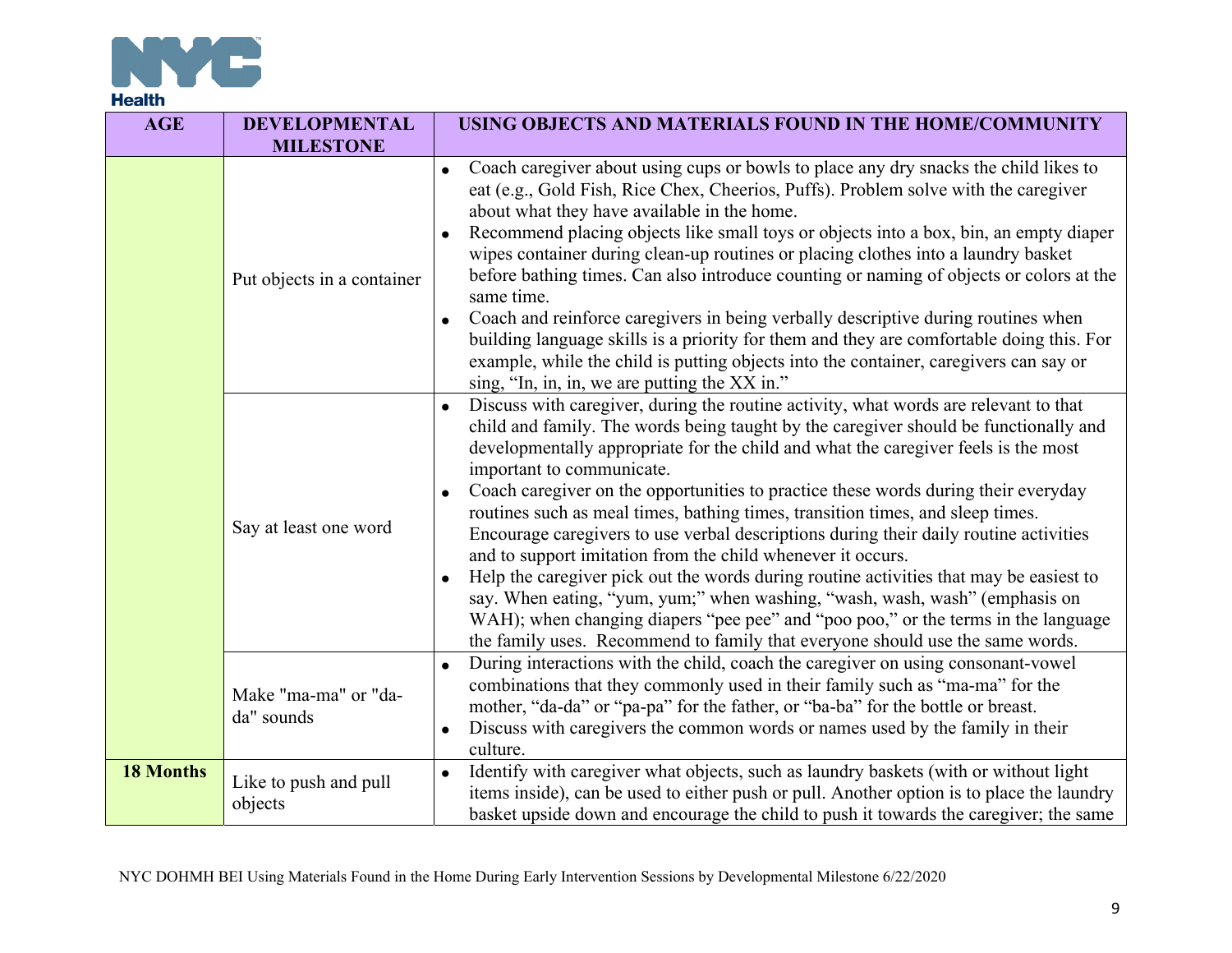

| <b>AGE</b> | <b>DEVELOPMENTAL</b><br><b>MILESTONE</b>                                                                                                                                                        | USING OBJECTS AND MATERIALS FOUND IN THE HOME/COMMUNITY                                                                                                                                                                                                                                                                                                                                                                                                                                                                                                                                                                                         |
|------------|-------------------------------------------------------------------------------------------------------------------------------------------------------------------------------------------------|-------------------------------------------------------------------------------------------------------------------------------------------------------------------------------------------------------------------------------------------------------------------------------------------------------------------------------------------------------------------------------------------------------------------------------------------------------------------------------------------------------------------------------------------------------------------------------------------------------------------------------------------------|
|            |                                                                                                                                                                                                 | can be done with any small storage bins (with or without light items inside); a doll<br>stroller; fill a reusable shopping bag with handles with few light weight items and use<br>the handles to pull; use Tupperware lids to pull open to get access to favorite toy or<br>snack; and zip-lock bags that are lightly sealed to pull open to get access to favorite<br>snack or toy. Another example is a package of toilet paper or paper towels when the<br>caregiver and child return from the market and are putting groceries and household<br>items away.                                                                                |
|            | $\bullet$<br>caregiver feels is the most important to communicate.<br>$\bullet$<br>Say at least six words<br>activities to verbally describe what is happening throughout the day.<br>$\bullet$ | Discuss with caregiver, during the routine activity, what words are relevant to that<br>child and family during routine activities. The words being taught by the caregiver<br>should be functionally and developmentally appropriate for the child and what the<br>Coach caregiver about the opportunities to practice these words during their everyday<br>routines such as meal times, bathing times, play times, and sleep times. Coach the<br>caregiver to use descriptive words whenever they talk to their child and during routine<br>Discuss with caregiver and identify the vocabulary of the activities and focus on those<br>words. |
|            | Follow simple directions<br>("Bring the ball" or<br>"Turn the light off" or<br>"Give me the cup")                                                                                               | Discuss with caregiver the child's favorite activities, toys, or food items so that the<br>caregiver can work on one-step directions (e.g., "Bring mommy your toy" or "Give<br>mommy a kiss").<br>Discuss with caregiver what types of reinforcement work for their child, and how this<br>$\bullet$<br>can be used during family routine activities to further engage the child. E.g., "Light"<br>on" and "light off" in the bedroom -- model this first; "in" or "out" with objects and<br>buckets, boxes, bins or containers; commands such as "on" or "off" with socks and<br>shoes.                                                        |
|            | Pull off their shoes, socks<br>and mittens                                                                                                                                                      | Coach caregiver on how their children can use their own items of clothing or those of<br>$\bullet$<br>their caregivers during laundry, dressing, bathing, and play times.<br>Plan with caregiver and schedule visits before child usually gets dressed or changed,<br>$\bullet$<br>and coach caregiver to have child finish removing socks, shirt and pants.<br>Coach caregiver on how to ask child to raise legs to put on diaper, pants and raise<br>$\bullet$<br>arms to put on shirt.                                                                                                                                                       |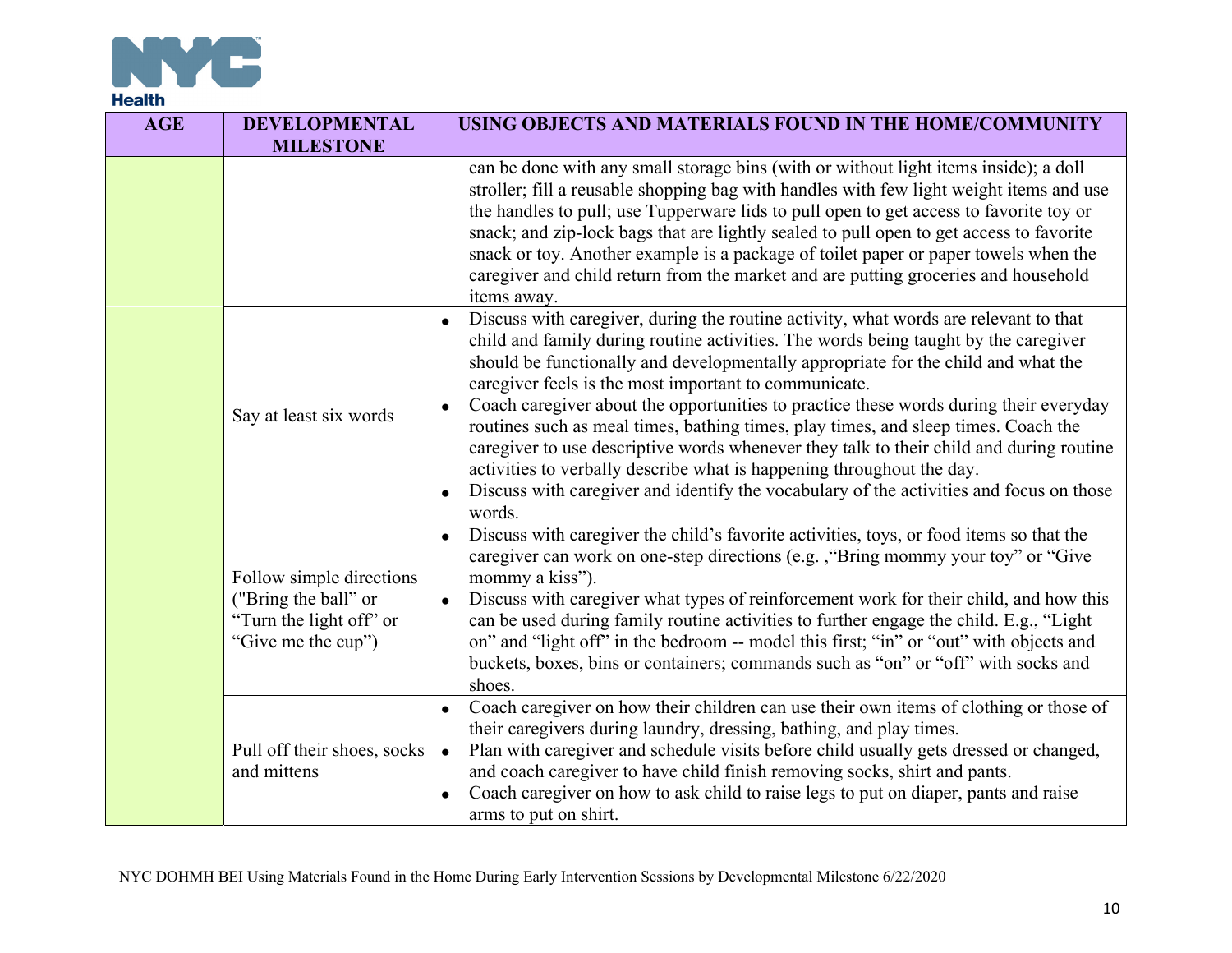

| <b>AGE</b> | <b>DEVELOPMENTAL</b><br><b>MILESTONE</b>          | USING OBJECTS AND MATERIALS FOUND IN THE HOME/COMMUNITY                                                                                                                                                                                                                                                                                                                                                                                                                                                                                                                                                                                                                                                                                                                                                                                                                                                                                                                                                                                                                                                                                                                                                                                                                                                                                                                                                                                                                                                                                                                                                         |
|------------|---------------------------------------------------|-----------------------------------------------------------------------------------------------------------------------------------------------------------------------------------------------------------------------------------------------------------------------------------------------------------------------------------------------------------------------------------------------------------------------------------------------------------------------------------------------------------------------------------------------------------------------------------------------------------------------------------------------------------------------------------------------------------------------------------------------------------------------------------------------------------------------------------------------------------------------------------------------------------------------------------------------------------------------------------------------------------------------------------------------------------------------------------------------------------------------------------------------------------------------------------------------------------------------------------------------------------------------------------------------------------------------------------------------------------------------------------------------------------------------------------------------------------------------------------------------------------------------------------------------------------------------------------------------------------------|
|            |                                                   | Coach caregiver to model for the child by showing what "off "" means on a doll.<br>$\bullet$<br>Caregiver narrates actions on self, on child, or on siblings with great emphasis on the<br>word "OFFFFFFF."                                                                                                                                                                                                                                                                                                                                                                                                                                                                                                                                                                                                                                                                                                                                                                                                                                                                                                                                                                                                                                                                                                                                                                                                                                                                                                                                                                                                     |
|            | Can point to a picture<br>that you name in a book | Coach caregiver to use cereal boxes, supermarket flyers, or anything around the house<br>$\bullet$<br>that has pictures such as photo albums (electronic or hard copy) or magazines. Can<br>also coach caregiver to use pictures taken by caregiver on their phone to identify<br>family members, pets, and places. When possible, suggest to caregiver to print out<br>pictures of familiar family, pets and cut out story characters and show child. Label the<br>pictures then ask child to point to or touch or look at the pictures.                                                                                                                                                                                                                                                                                                                                                                                                                                                                                                                                                                                                                                                                                                                                                                                                                                                                                                                                                                                                                                                                       |
|            | Feed themselves                                   | Discuss with caregiver the food items the child eats for meals and snacks and the<br>child's history with self-feeding. Do not assume what foods they permit their child to<br>eat because there may be dietary, religious and cultural restrictions (e.g., gluten-free,<br>vegetarian, no sugar, halal, kosher).<br>Determine with caregiver which food item they would prefer to start with and provide<br>your clinical expertise as to which would be a good food item to start with.<br>Self-feeding is a task to promote fine motor manipulation of fingers. Discuss with<br>$\bullet$<br>caregiver what they are comfortable doing as well as what other objects they can<br>simulate these fine motor tasks with other than food.<br>*Be mindful that some cultures do not expect children to feed themselves at this age.<br>Determine with caregiver if this is culturally appropriate for their family and whether<br>it's a priority for them.<br>If this is a priority for the family, some recommendations for caregivers include:<br>Increase the availability of appropriate food on tray of highchair.<br>Discuss with caregiver about giving the child the opportunity to initiate hand-to-<br>mouth before adult feeds them.<br>Give the child less food than you would ordinarily provide so that they are more eager<br>to eat, and therefore more motivated to self-feed. Also, discuss with caregivers about<br>scheduling the session around meal time so the child is hungry and the therapist/<br>teacher can discuss with the caregiver and verbally coach the caregiver what to do. |
|            | Make marks on paper                               | Coach caregiver on how to introduce pens, pencils, washable markers, or any writing<br>$\bullet$                                                                                                                                                                                                                                                                                                                                                                                                                                                                                                                                                                                                                                                                                                                                                                                                                                                                                                                                                                                                                                                                                                                                                                                                                                                                                                                                                                                                                                                                                                                |
|            | with crayons                                      | utensils the family has at home to the child.                                                                                                                                                                                                                                                                                                                                                                                                                                                                                                                                                                                                                                                                                                                                                                                                                                                                                                                                                                                                                                                                                                                                                                                                                                                                                                                                                                                                                                                                                                                                                                   |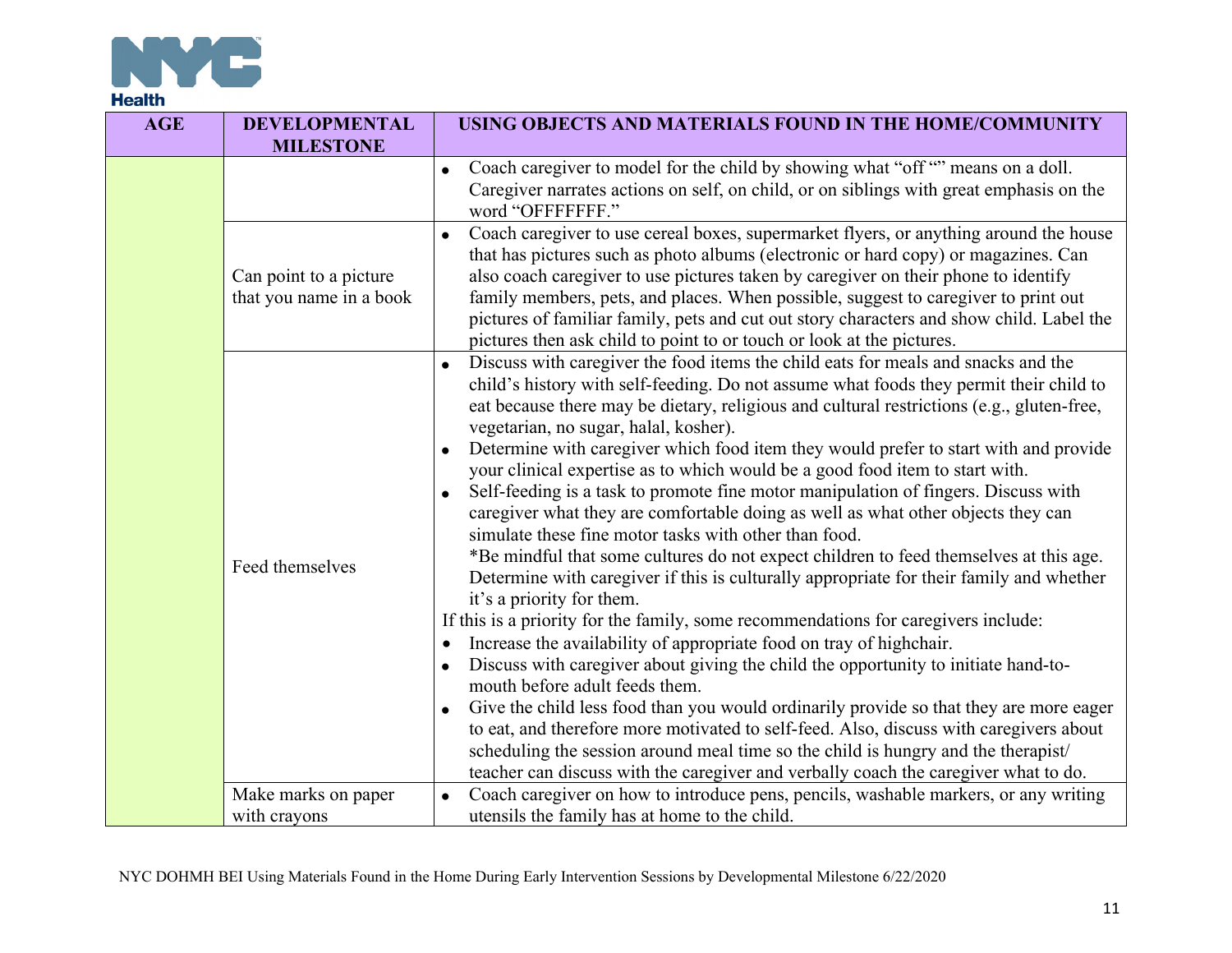

| <b>AGE</b> | <b>DEVELOPMENTAL</b><br><b>MILESTONE</b> | USING OBJECTS AND MATERIALS FOUND IN THE HOME/COMMUNITY                                                                                                                                                                                                                                                                                                                                                                                                                                                                                                                                                                                                                                                                                                                                                                                                                                                                                                                                                                                                                                                                                                                                                                                                                                                                             |
|------------|------------------------------------------|-------------------------------------------------------------------------------------------------------------------------------------------------------------------------------------------------------------------------------------------------------------------------------------------------------------------------------------------------------------------------------------------------------------------------------------------------------------------------------------------------------------------------------------------------------------------------------------------------------------------------------------------------------------------------------------------------------------------------------------------------------------------------------------------------------------------------------------------------------------------------------------------------------------------------------------------------------------------------------------------------------------------------------------------------------------------------------------------------------------------------------------------------------------------------------------------------------------------------------------------------------------------------------------------------------------------------------------|
|            |                                          | • If they go to the playground, coach caregiver on using a stick in the sand or small<br>chalk on the sidewalk or blackboard or using their fingers with edible paints (food<br>coloring and syrup) on paper. Recommend to make pieces available and ensure that<br>there is always an adult present to make sure the child does not hurt themself.<br>Young children are often interested in drawing tasks that involve imitating what<br>caregivers do. Coach caregiver to draw with them. They can draw more advanced<br>things while naming them for recognition while the child scribbles and marks paper.<br>Remind caregivers to not be so concerned about how the child is holding the writing<br>tool, but allow the child the freedom to explore with their hand and the tool. They<br>should avoid correcting how they think the child should hold the writing tool as there<br>is a developmental progression that occurs that you can demonstrate to them so they<br>understand. It is also expected that the child uses the immature and mature patterns<br>simultaneously, switching often between them when they are learning to draw.                                                                                                                                                                              |
|            | Walk without help                        | Coach caregiver to give child maximum walking practice with one or two hands held.<br>$\bullet$<br>Discuss with caregiver how most children walk miles supported before they let go and<br>how that amount of walking practice may be provided.<br>Inform caregiver how children use their feet for balance and that barefoot is best.<br>Wearing socks on slippery floors does not support walking without support.<br>Coach caregiver on how to place child with back to the wall and ask them to walk to<br>the caregiver, while the caregiver moves back slowly to get child to take more steps.<br>Explain to caregiver how children use their toes to grasp when walking, how walking<br>facing wall is closest to walking alone and describe how holding one hand below the<br>child's shoulder level is also close to walking alone.<br>Coach caregiver to place toys on a table or sofa for them to cruise along while holding<br>and placing something the child is interested in at a distance from where the child is.<br>Coach caregiver on sending child between two caregivers - encouraging them to go<br>from one to the other may entice the child to walk from person to person.<br>Coach caregiver on reinforcement and its importance in engaging children and<br>rewarding them for skills they are learning. |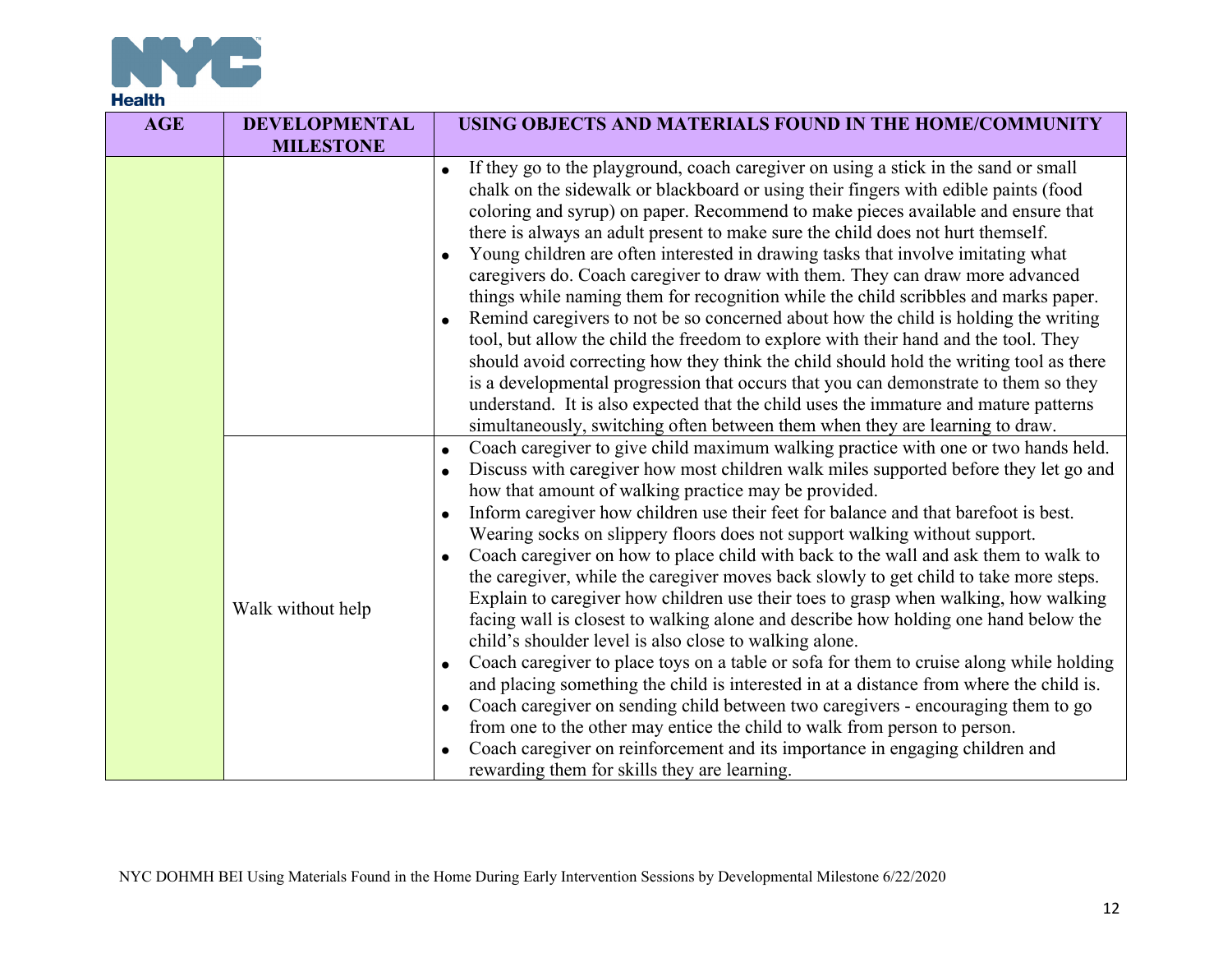

| <b>AGE</b>       | <b>DEVELOPMENTAL</b><br><b>MILESTONE</b>                        | USING OBJECTS AND MATERIALS FOUND IN THE HOME/COMMUNITY                                                                                                                                                                                                                                                                                                                                                                                                                                                                                                                                                                                                                                                                                                                                                                                                                                                                 |
|------------------|-----------------------------------------------------------------|-------------------------------------------------------------------------------------------------------------------------------------------------------------------------------------------------------------------------------------------------------------------------------------------------------------------------------------------------------------------------------------------------------------------------------------------------------------------------------------------------------------------------------------------------------------------------------------------------------------------------------------------------------------------------------------------------------------------------------------------------------------------------------------------------------------------------------------------------------------------------------------------------------------------------|
|                  | Point, make sounds, or<br>try to use words to ask<br>for things | When coaching caregivers on any language skills, ask the caregiver about the routine<br>activity where they would like to start teaching word items that are relevant to that<br>child and family.<br>The words that the caregiver should start working on with the child should be<br>functionally and developmentally appropriate for the child, and what the caregiver<br>feels is the most important to communicate.<br>Coach caregiver to model pointing and labelling things around the house. Caregiver<br>praises the child when they point or label or try to label.                                                                                                                                                                                                                                                                                                                                           |
| <b>Two Years</b> | Use two- to three-word<br>sentences<br>Say about 50 words       | When coaching caregivers on any language skills, ask them about the routine activity<br>$\bullet$<br>where they would like to start teaching word items that are relevant to that child and<br>family.<br>The words and sentences that the caregiver should start working on with the child<br>$\bullet$<br>should be functionally and developmentally appropriate for the child, and the words<br>and sentences should be what the caregiver feels is the most important to<br>communicate.<br>Coach caregiver to model object $+$ action such as "bounce ball." When the child says<br>$\bullet$<br>"ball," caregiver bounces the ball. When the child points to milk or says "milk," the<br>caregiver gives the child milk so that the child will learn to say "milk" when he/she<br>wants it. Again, these are examples of promoting rich "serve and return" interactions<br>between children and their caregivers. |
|                  | Recognize familiar<br>pictures                                  | Discuss with caregiver what photos or pictures they have available and what routine<br>$\bullet$<br>activity to focus on first. One may suggest starting with family members and pets<br>living in the home with the child. If the context is the supermarket, the child can help<br>point to objects that look like the photos in the coupons or on flyer.<br>Recommend to caregiver to also use pictures of teachers, neighbors, and other<br>caregivers. The caregiver can create a book with a photo album of familiar pictures or<br>create an alphabet book with older siblings that include familiar places (e.g., the<br>house, the child care program, the supermarket, the park).                                                                                                                                                                                                                             |
|                  | Kick a ball forward                                             | Explain that kicking a ball helps promote one-legged balance to go upstairs.<br>$\bullet$<br>Coach caregiver to model and take turns kicking and to pair word "kick" while<br>$\bullet$<br>prompting child to kick.                                                                                                                                                                                                                                                                                                                                                                                                                                                                                                                                                                                                                                                                                                     |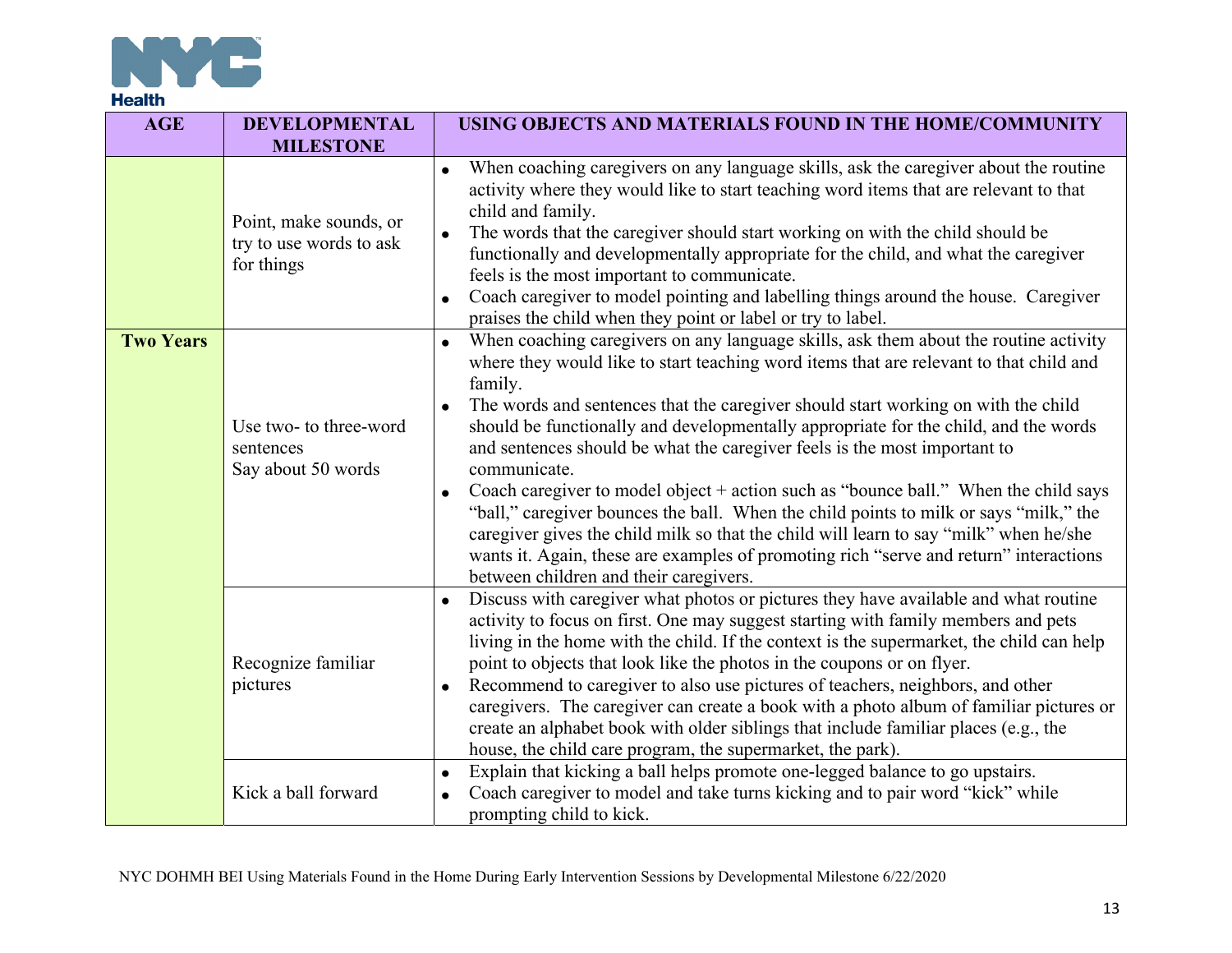

| <b>AGE</b> | <b>DEVELOPMENTAL</b><br><b>MILESTONE</b>           | USING OBJECTS AND MATERIALS FOUND IN THE HOME/COMMUNITY                                                                                                                                                                                                                                                                                                                                                                                                                                                                                                                                                                                                                                                                                                                                                                                                                                                                                                                                                                                                                                                                                                                                                                                                                                                                           |
|------------|----------------------------------------------------|-----------------------------------------------------------------------------------------------------------------------------------------------------------------------------------------------------------------------------------------------------------------------------------------------------------------------------------------------------------------------------------------------------------------------------------------------------------------------------------------------------------------------------------------------------------------------------------------------------------------------------------------------------------------------------------------------------------------------------------------------------------------------------------------------------------------------------------------------------------------------------------------------------------------------------------------------------------------------------------------------------------------------------------------------------------------------------------------------------------------------------------------------------------------------------------------------------------------------------------------------------------------------------------------------------------------------------------|
|            |                                                    | When the family has no ball, the child can use an empty plastic bottle, a ball of rubber<br>bands or hair elastics, a rolled-up sock, crumpled up paper or newspaper from<br>advertisements and junk mail or an empty Tupperware container - anything that is<br>light/empty that can be found in the home.                                                                                                                                                                                                                                                                                                                                                                                                                                                                                                                                                                                                                                                                                                                                                                                                                                                                                                                                                                                                                       |
|            | Feed themselves with a<br>spoon                    | First, therapist/teacher must determine if eating with a spoon is culturally relevant<br>since not all cultures eat with spoon/fork. For example, some families use their hands<br>or chopsticks or use bread to pick up food. Do an observation of meal time to see how<br>the routine typically occurs and then discuss with caregivers what has happened so far.<br>If the task is to teach the child how to grip spoon and how to scoop, you can use non-<br>$\bullet$<br>cooked food items to scoop like dried beans, rice, water, or lentils. Or verbally coach<br>the caregiver to help the child use a utensil of their choice during meal times.<br>Share with caregivers that when children are first learning to feed themselves, they are<br>messy and enjoy it. It helps to give them their own spoon to play with while you are<br>still feeding them with another.<br>The caregiver puts their child's favorite food in a bowl. Coach caregiver to gradually<br>put their hands over their child's hands to scoop hand-over-hand with them to get a<br>feel of what it is like. Gradually let go and, if they hold the spoon, let them bring it to<br>their mouth with encouragement. If the child does not continue with the help of hand-<br>over-hand, coach caregiver to be patient, especially with the mess! |
|            | Turn two or three pages<br>together                | When books aren't available, see if there are any catalogs, magazines, grocery store<br>$\bullet$<br>coupon books, or free local newspapers available to support the child turning pages.                                                                                                                                                                                                                                                                                                                                                                                                                                                                                                                                                                                                                                                                                                                                                                                                                                                                                                                                                                                                                                                                                                                                         |
|            | Like to imitate their<br>caregiver                 | To coach caregivers, ask them what is the activity the child observes them doing the<br>$\bullet$<br>most. Examples include: if it's cooking/prepping meals, set child up with pots and<br>pans to imitate cooking/stirring/serving food etc. If it's doing laundry, have the child<br>help with putting clothes in the hamper.<br>Recommend that the caregiver verbally identify each object during routine activities.<br>$\bullet$<br>For example, name bottle, bowl and foods during meal/cooking times; clothing items<br>and body parts during dressing time; water, bath toy, hot and cold during bathing<br>times; and black car, train, or blue bus, people, and numbers during travel times.                                                                                                                                                                                                                                                                                                                                                                                                                                                                                                                                                                                                                            |
|            | Identify hair, eyes, ears,<br>and nose by pointing | Coach caregiver to use their anatomy or that of a doll or stuffed animal to teach body<br>$\bullet$<br>parts.                                                                                                                                                                                                                                                                                                                                                                                                                                                                                                                                                                                                                                                                                                                                                                                                                                                                                                                                                                                                                                                                                                                                                                                                                     |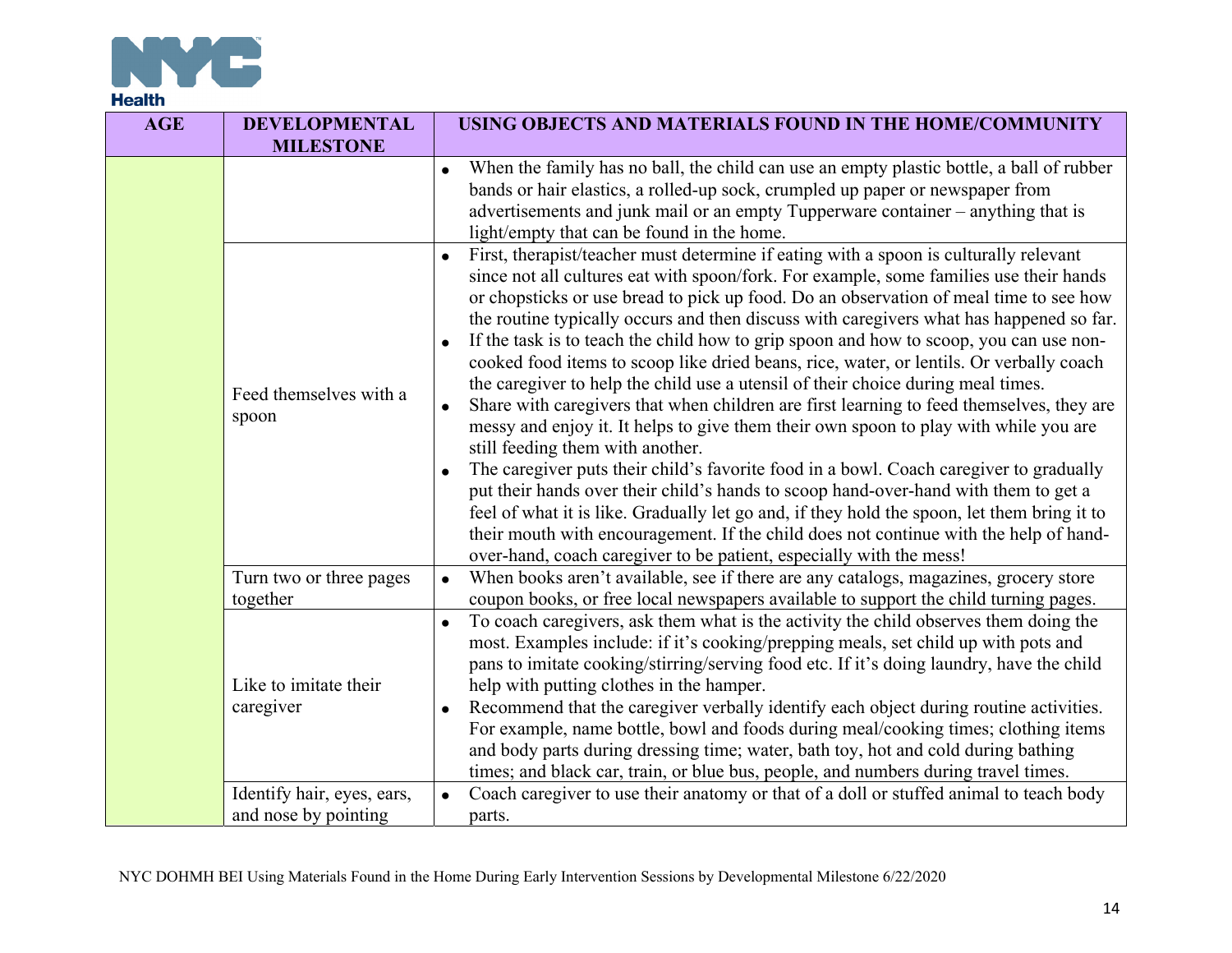

| <b>AGE</b>         | <b>DEVELOPMENTAL</b><br><b>MILESTONE</b>                                                                                | USING OBJECTS AND MATERIALS FOUND IN THE HOME/COMMUNITY                                                                                                                                                                                                                                                                                                                                                                                                                                                                                                                                                                                                                                                                                                                                                                                                                                                                                                                                                                                                                                                                                                    |
|--------------------|-------------------------------------------------------------------------------------------------------------------------|------------------------------------------------------------------------------------------------------------------------------------------------------------------------------------------------------------------------------------------------------------------------------------------------------------------------------------------------------------------------------------------------------------------------------------------------------------------------------------------------------------------------------------------------------------------------------------------------------------------------------------------------------------------------------------------------------------------------------------------------------------------------------------------------------------------------------------------------------------------------------------------------------------------------------------------------------------------------------------------------------------------------------------------------------------------------------------------------------------------------------------------------------------|
|                    |                                                                                                                         | Coach caregiver to teach the child their own body parts during dressing times or<br>bathing times.                                                                                                                                                                                                                                                                                                                                                                                                                                                                                                                                                                                                                                                                                                                                                                                                                                                                                                                                                                                                                                                         |
|                    | Build a tower of four<br>blocks                                                                                         | Coach caregiver on stacking items found in the home such as small empty cardboard<br>boxes from on-line orders, empty tissue boxes, shoe boxes, take-out containers of<br>same size and shape, empty and cleaned plastic jars, measuring cups, plastic bowls,<br>and Tupperware. Caregiver and siblings can color or paint the boxes with child.<br>Children stack their cookies or pancakes. The concept is placing an item on top of<br>another and can be done in any play or meal activity even if what children stack<br>together falls down. It's that much more fun to do it again.                                                                                                                                                                                                                                                                                                                                                                                                                                                                                                                                                                 |
| <b>Three Years</b> | Throw a ball overhand                                                                                                   | If a ball is not available, coach the caregiver to create a ball by using adult socks rolled<br>$\bullet$<br>into a ball, a squeezy stress ball, a ball of rubber bands or hair elastics, crumbled paper<br>from junk mail or flyers with some rubber bands wrapped around them.<br>Some families also haveuse small stuffed animals to practice throwing.                                                                                                                                                                                                                                                                                                                                                                                                                                                                                                                                                                                                                                                                                                                                                                                                 |
|                    | Ride a tricycle<br>Other motor activities<br>that can be worked on<br>when the tricycle is not<br>appropriate/available | Families may not have a tricycle for many different reasons (e.g., no space, not a<br>routine form of play for the family, not a priority), and therefore, children may not<br>have this experience.<br>Other alternative gross motor activities to coach caregiver on:<br>o Caregiver can lie down on their back and lift their legs up and down and make<br>circles like they are pedaling with their child copying them<br>o Imitate animal movements like walking like a penguin, hopping like a frog.<br>o Sit facing each other, hold hands and rock back and forth to the tune of Row,<br>Row, Row, Your Boat or do a wheelbarrow walk. Caregiver holds the child's legs<br>and child crawls using his hands moving forward. This is fun when done with<br>siblings.<br>o Jump in place and land with two feet firmly flat on the ground.<br>o Caregiver can make a bridge with their body, or with two chairs and a blanket, or<br>caregiver can place their legs up on a chair and let their child crawl over or under<br>caregiver's legs or torso.<br>o Play "Ring around the Rosy" and other similar games that are familiar to the<br>family. |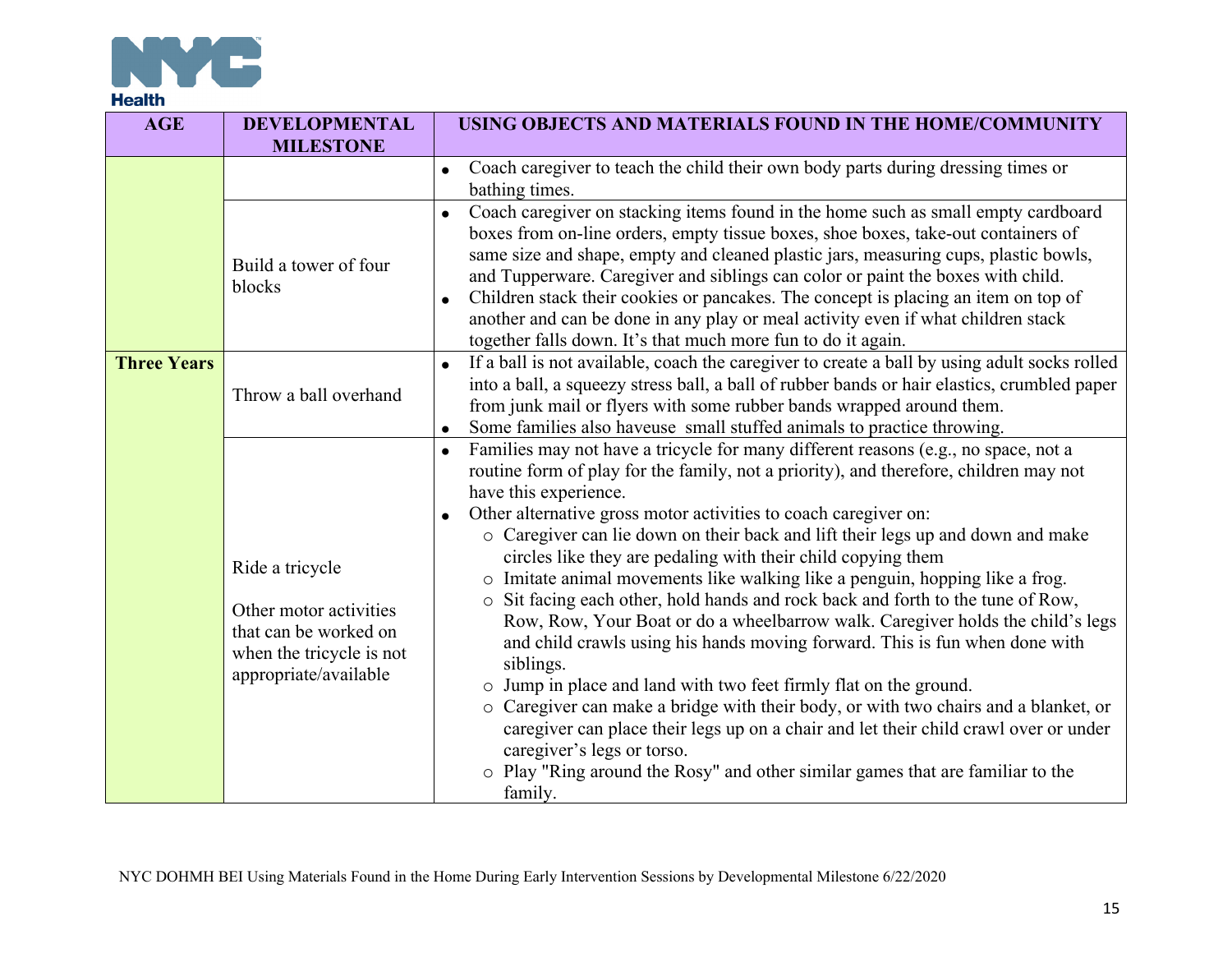

| <b>AGE</b> | <b>DEVELOPMENTAL</b><br><b>MILESTONE</b> | USING OBJECTS AND MATERIALS FOUND IN THE HOME/COMMUNITY                                                                                                                                                                                                                                                                                                                                                                                                                                                                                                                                                                                                                                                                                                                                             |
|------------|------------------------------------------|-----------------------------------------------------------------------------------------------------------------------------------------------------------------------------------------------------------------------------------------------------------------------------------------------------------------------------------------------------------------------------------------------------------------------------------------------------------------------------------------------------------------------------------------------------------------------------------------------------------------------------------------------------------------------------------------------------------------------------------------------------------------------------------------------------|
|            |                                          | o Dance together to family's or child's favorite type of music. Ask the caregiver or<br>caregiver what songs and music the child appears to enjoy when watching<br>television or hearing music.                                                                                                                                                                                                                                                                                                                                                                                                                                                                                                                                                                                                     |
|            | Put on their shoes                       | The dressing routine is a great learning opportunity for the child to practice putting on<br>their shoes.<br>Coach caregiver that putting on shoes that are too big is easier at first. Slip on daddy's<br>$\bullet$<br>shoes or mommy's slippers to start.<br>Coach caregiver to model putting on shoes for the child. When caregivers are ready to<br>leave the house, allow extra time to let the child put on their own shoes. The<br>exploration of them trying without succeeding is part of their learning so it's okay if<br>they go on backwards or on the wrong foot.<br>If caregiver prefers to use the child's shoes, the therapist/teacher may recommend to<br>$\bullet$<br>caregivers to use slip-on shoes first, and work up to Velcro and then laces as the<br>child's skills grow. |
|            | Open the door                            | Coach caregiver to show the child how to rotate objects to open containers; this will<br>help them learn how to move their wrists to rotate as if opening a door.<br>Coach caregiver on container play with old bubble containers and empty/cleaned<br>$\bullet$<br>peanut butter jars with smaller items hidden inside to encourage the child to open<br>containers to get the items out. This is an important fine motor skill. Therapist/teacher<br>coaches and reinforces caregiver to use verbal descriptions of what is happening – for<br>example, the caregiver models opening the door and breaks it down verbally into<br>steps: "Turn, turn, turn the knob and open the door."                                                                                                           |
|            | Turn one page at a time                  | See the above section about turning pages.<br>$\bullet$<br>Coach caregiver to take pages that you can group together to make it thicker, or<br>cardboard to turn before using magazine or regular pages.<br>If the family has a deck of cards, photos or a matching game, practice flipping them<br>over during play times.<br>During these play and reading activities, coach caregiver to take turns with the child<br>$\bullet$<br>when choosing books, turning pages, naming pictures, imitating actions, and talking<br>about pictures.                                                                                                                                                                                                                                                        |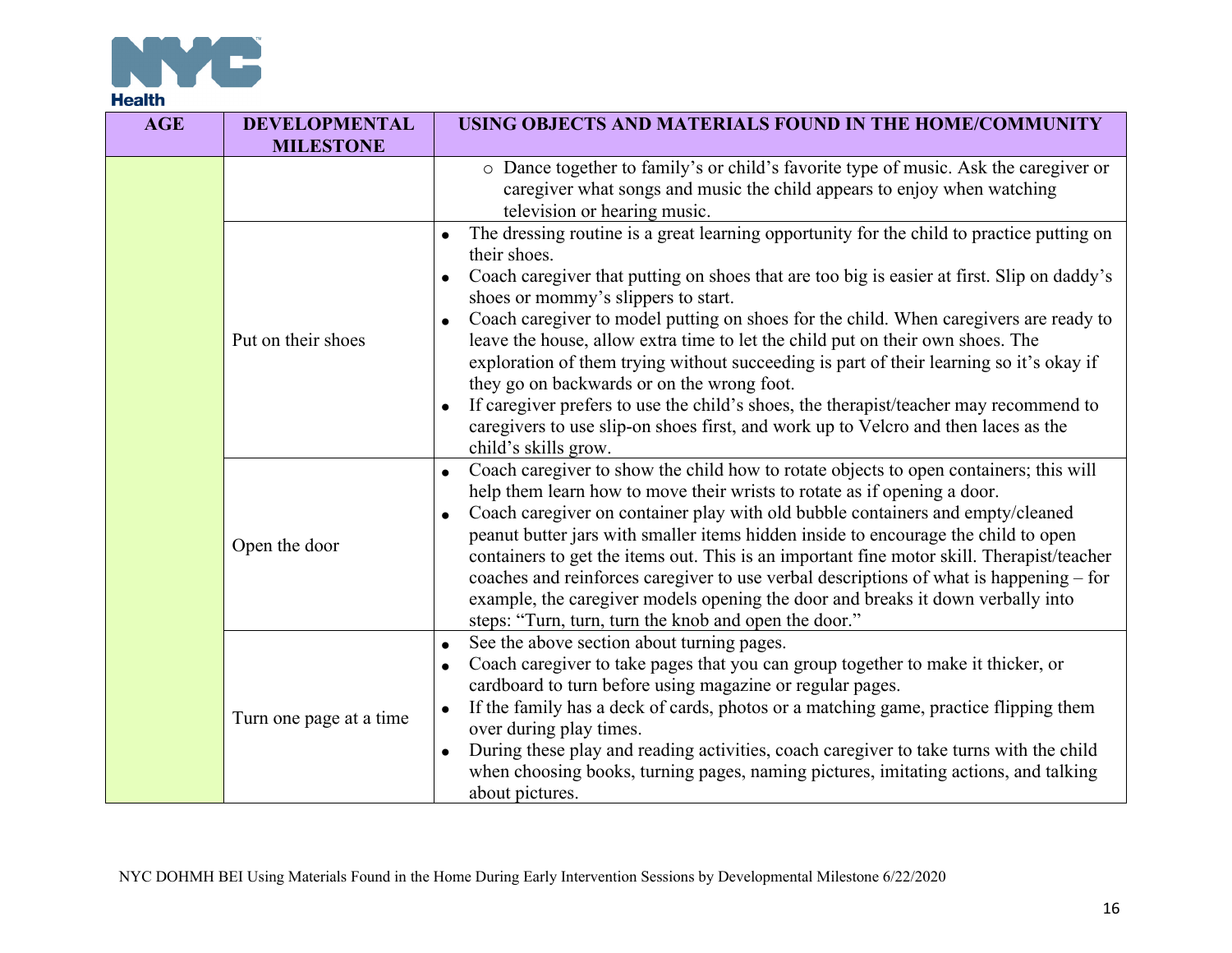

| <b>AGE</b> | <b>DEVELOPMENTAL</b><br><b>MILESTONE</b>      | USING OBJECTS AND MATERIALS FOUND IN THE HOME/COMMUNITY                                                                                                                                                                                                                                                                                                                                                                                                                                                                                                                                                                                                                                 |
|------------|-----------------------------------------------|-----------------------------------------------------------------------------------------------------------------------------------------------------------------------------------------------------------------------------------------------------------------------------------------------------------------------------------------------------------------------------------------------------------------------------------------------------------------------------------------------------------------------------------------------------------------------------------------------------------------------------------------------------------------------------------------|
|            | Play with other children<br>for a few minutes | Siblings or cousins are great to teach play skills.<br>$\bullet$<br>If no siblings or cousins are available, find out if there are neighbors with children<br>similar in age with whom the caregiver can arrange play dates. Local libraries have<br>lots of free programs for toddlers and caregivers as well.<br>Assist caregiver in accessing resources in the community throughout the family's<br>journey in Early Intervention.                                                                                                                                                                                                                                                   |
|            | Repeat common rhymes                          | It doesn't always have to be American rhymes.<br>$\bullet$<br>Discuss with caregiver what short rhymes they would like their children to learn (in<br>their language). Sometimes these short rhymes can be said during social interaction<br>games like patty-cake, while walking around the neighborhood or as part of a fun<br>song.<br>Make a list with the caregiver of nursery rhymes that they can sing and say with their<br>child.<br>Determine with caregiver when rhymes can be done during the day or week. For<br>example, the caregiver can designate bedtime rhymes that are more soothing and sing<br>them each night.                                                   |
|            | Say three- to five-word<br>sentences          | Work with caregiver to identify words and sentences that are relevant to that child and<br>$\bullet$<br>family during a routine activity.<br>The sentences being taught by the caregiver should be functionally and<br>developmentally appropriate for the child and what the caregiver feels is the most<br>important to communicate.<br>Coach caregiver on the opportunities to practice these sentences during their everyday<br>routines such as meal times, bathing times, play times, and sleep times. For example,<br>when the child produces one word, coach the caregiver to model back two words; if<br>the child says two words, the caregiver then models back three words. |
|            | Name at least one color<br>correctly          | Work with caregiver to identify the color of the child's favorite toy or to identify<br>$\bullet$<br>colors of items that the child uses on a regular basis to teach the child their first colors.<br>Coach caregiver to name the color of the child's cup or bowl or the color of their<br>$\bullet$<br>favorite toy, book, television character (e.g., Sesame Street) or clothes. For example,<br>"Elmo is red and Cookie Monster is blue!"                                                                                                                                                                                                                                           |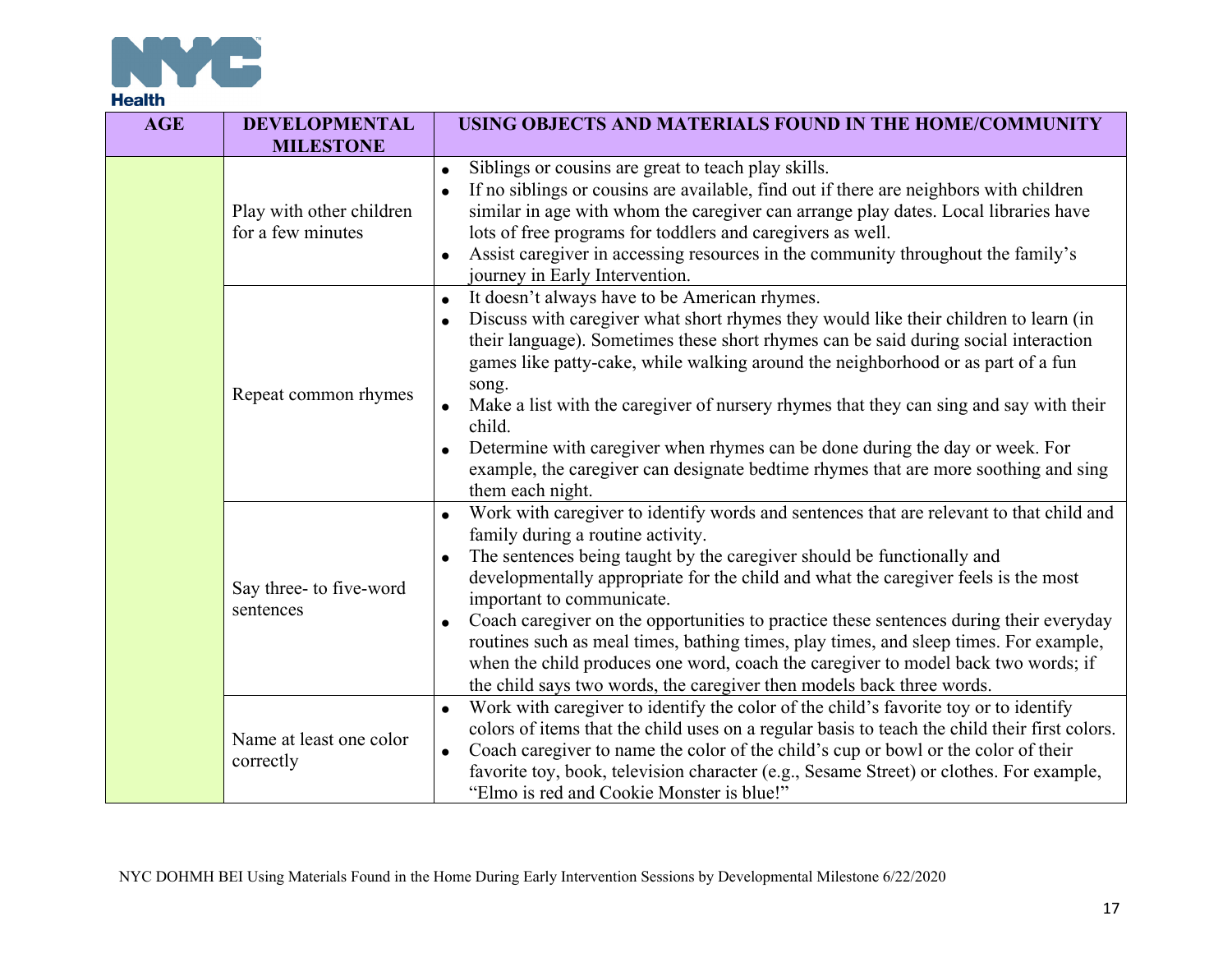

| <b>AGE</b> | <b>DEVELOPMENTAL</b><br><b>MILESTONE</b> | USING OBJECTS AND MATERIALS FOUND IN THE HOME/COMMUNITY                                                                                                                                                                                                                                                                                                                                                                                                            |
|------------|------------------------------------------|--------------------------------------------------------------------------------------------------------------------------------------------------------------------------------------------------------------------------------------------------------------------------------------------------------------------------------------------------------------------------------------------------------------------------------------------------------------------|
|            |                                          | Coach caregiver to create a card with the child's name on it using that color. Caregiver<br>can color pictures with only that color crayon and say the name of the color to the<br>child each time it comes up during their routines. For example, identify whenever the<br>color "blue" appears at home, on clothes, at the supermarket, etc. When the child<br>becomes more skilled in that color, the caregiver can present a new color using the<br>same game. |

The milestones above were derived from the **New York SDOH** *Early Help Makes a Difference* brochure (available in English and Spanish) at https://www.health.ny.gov/publications/0527/

#### **\*For Children Diagnosed with Autism Spectrum Disorder and Receiving Applied Behavior Analysis (ABA) Services:**

Reinforcers are key component to any ABA program. The *New York State Clinical Practice Guideline on Assessment and Intervention Services for Young Children (Age 0-3) with Autism Spectrum Disorders (ASD): 2017 Update Report of the Recommendations*, states that "*comprehensive parent-mediated interventions be implemented in the child's natural environment, whenever possible…the assumption is that the more a child is engaged with their parents, the more the child will then learn language and play as well as develop socially through ongoing interactions during critical developmental periods.*"

Keeping this key factor in mind, caregiver engagement can serve as an innate reinforcer for a child diagnosed with ASD. However, when choosing tangible items as reinforcers, it is essential that caregiver input is taken into consideration so that reinforcers can be found or developed from items that are in the child's home before resorting to other avenues. The use of reinforcers that are found at home and can be used during everyday routines of the child and family are that they increase the likelihood of a caregiver using that reinforcer regularly and appropriately, which in turn leads to mastery and generalization of a skill much more quickly.

If you want more information on caregiver-mediated ABA therapy or about family-centered best practices, please refer to the *New York City Department of Health and Mental Hygiene, Division of Family and Child Health, Bureau of Early Intervention Guidance for Teletherapy for Service Sessions and Evaluations During COVID-19 (Updated 4/13/2020)* as well as the on-line professional development training titled *Implementing Family Centered Best Practices* at https://www1.nyc.gov/site/doh/providers/resources/earlyintervention-professional-development-and-trainings.page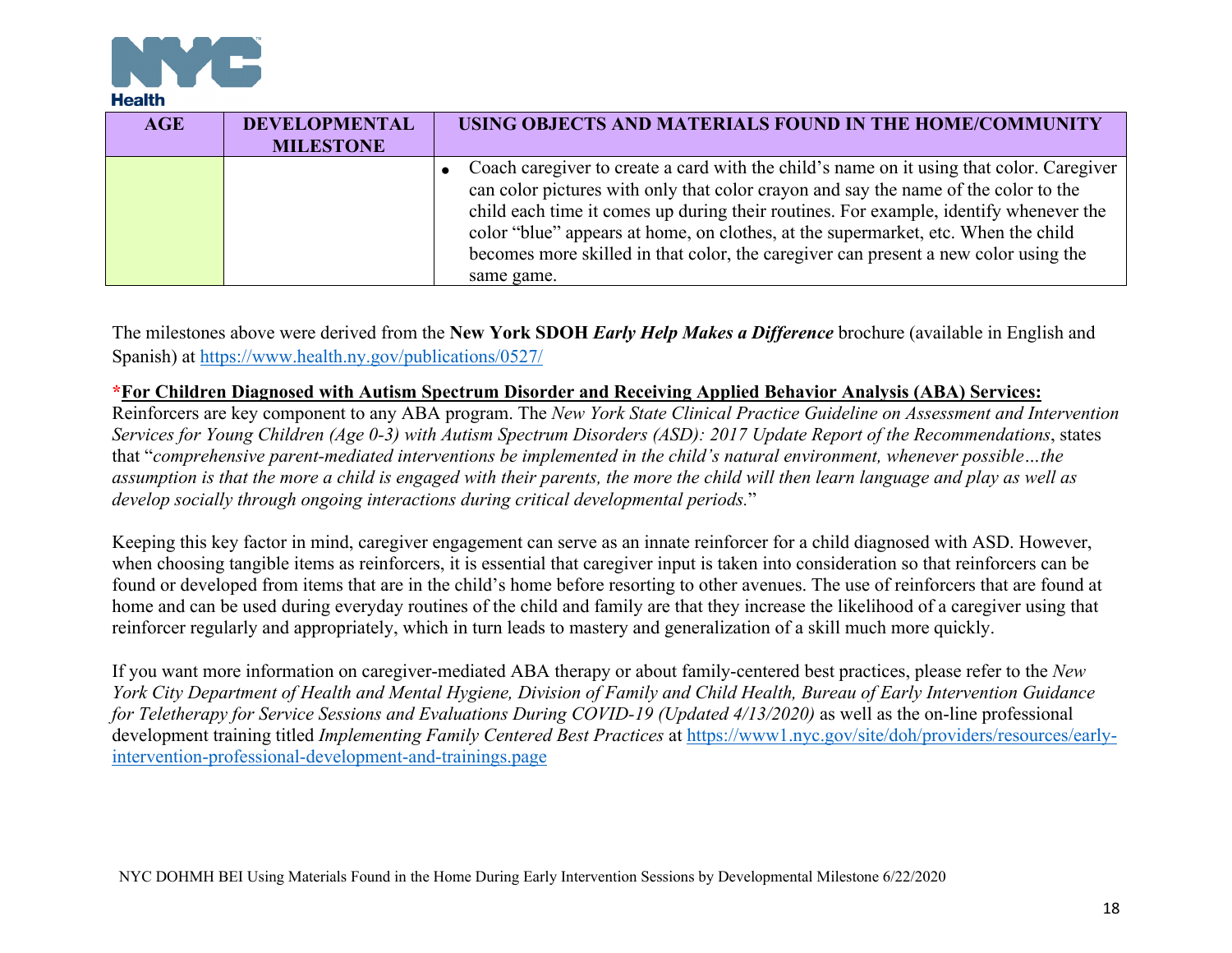

## **RESOURCES**

## Professional Blogs

Childress, D. (March 10, 2016) *But Everyone Else Still Brings Toys…*, Early Intervention Strategies for Success. Virginia Early Intervention Professional Development at https://veipd.org/earlyintervention/2016/03/10/but-everyone-else-still-brings-toys/

Williams, C. and Ostrosky, M.M. (Sept. 12, 2018) *A Bagless Approach in Early Intervention? What is that?* Military Families Learning Network. \*See under *Papers* for their published article. https://militaryfamilieslearningnetwork.org/2018/09/12/a-bagless-approach-in-earlyintervention-what-is-that/

#### Early Intervention Best Practices

Division for Early Childhood. (2014). *DEC recommended practices in early intervention/early childhood special education 2014*. Retrieved from http://www.decsped.org/recommendedpractices

Workgroup on Principles and Practices in Natural Environments, OSEP TA Community of Practice: Part C Settings. (2008, March). *Agreed upon mission and key principles for providing early intervention services in natural environments*. Retrieved from http://ectacenter.org/~pdfs/topics/families/Finalmissionandprinciples3\_11\_08.pdf

#### Papers

Dunst, C. J. (2006). *Parent-mediated everyday child learning opportunities: I. Foundations and operationalization*. *CASE*inPoint, Vol. 2, Number 2 https://fipp.org/static/media/uploads/caseinpoint/caseinpoint\_vol2\_no2.pdf

Dunst, C.J. (2006). *Parent-mediated Everyday Child Learning Opportunities: II. Methods and Procedures*. *CASE*inPoint, Vol. 2, Number 11 https://fipp.org/static/media/uploads/caseinpoint/caseinpoint\_vol2\_no11.pdf

Swanson, J., Raab, Melinda, Roper, N. and Dunst, C.J. (2006). *Promoting Young Children's Participation in Interest-Based Everyday Learning Activities*, FIPP *CASE*tools: Instruments and Procedures for Implementing Early Childhood and Family Support Practices. https://www2.waisman.wisc.edu/cedd//pdfs/casetools\_vol2\_no5.pdf The paper includes checklists of activities for identifying interest-based everyday learning opportunities for infants (birth to 15 months) and toddlers (15 months to 36 months).

The Center for the Developing Child at Harvard University. *How Serve and Return Builds Brain Circuitry* at https://developingchild.harvard.edu/resources/serve-return-interaction-shapes-braincircuitry/ and https://developingchild.harvard.edu/science/key-concepts/serve-and-return/